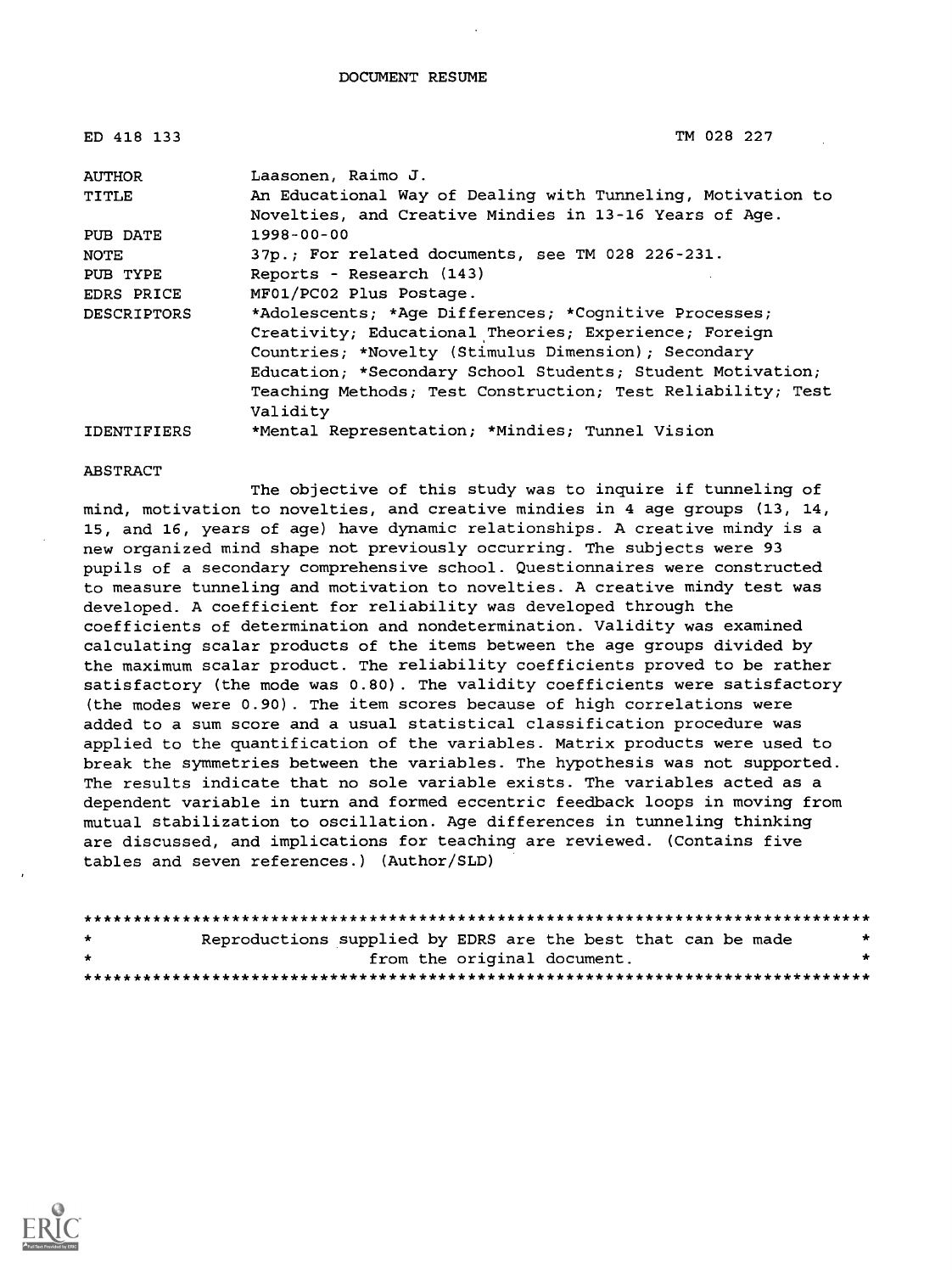MO28227

An Educational Way of Dealing with Tunneling, Motivation to Novelties, and Creative Mindies in 13-16 Years of Age

> Raimo J Laasonen Project researcher Vihti, Finland

U.S. DEPARTMENT OF EDUCATION<br>Office of Educational Research and Improvement EDUCATIONAL RESOURCES INFORMATION CENTER (ERIC) his document has been reproducedas received from the person or organization originating it.

Minor changes have been made to improve reproduction quality.

Points of view or opinions stated in this<br>document do not necessarily represent<br>official OERI position or policy.

PERMISSION TO REPRODUCE AND DISSEMINATE THIS MATERIAL HAS BEEN GRANTED BY aasonen imp

 $\mathbf{1}$ 

TO THE EDUCATIONAL RESOURCES INFORMATION CENTER (ERIC)

Running head: AN EDUCATIONAL WAY OF DEALING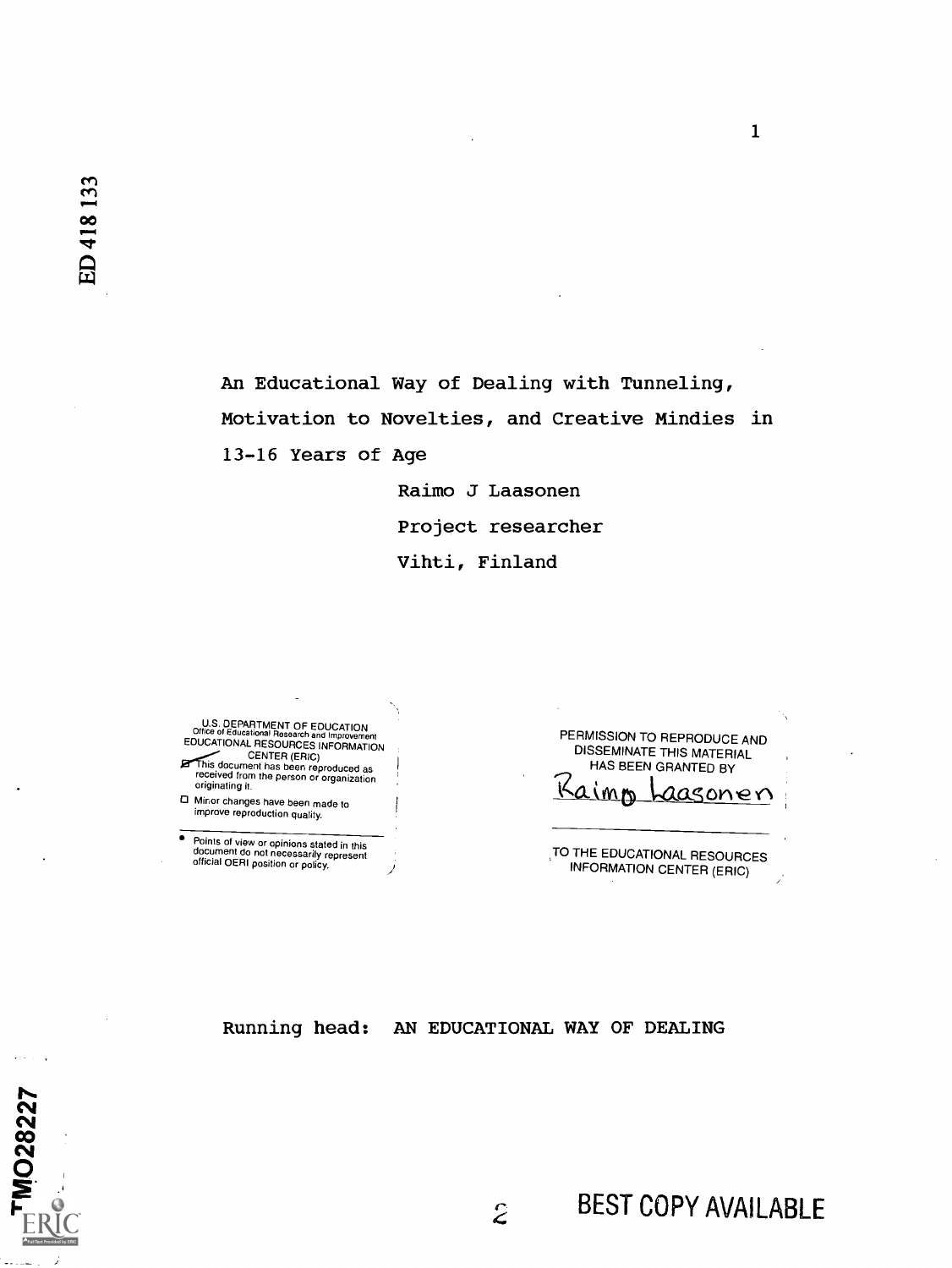2

## Abstract

The objective of the study was to inquire if tunneling of mind, motivation to novelties, and creative mindies in four age groups (13,14,15,16 years of aged) have dynamic relationships. The subjects were pupils of a secondary comprehensive school. Questionnaires were constructed for the tunneling and motivation to novelties. A creative mindy test was developed. A coefficient for reliability was developed through the coefficients of determination and nondetermination. Validity was examined calculating scalar products of the items between the age groups divided by the maximum scalar product. The reliability coefficients proved to be rather satisfactory (the mode was 0.80). The validity coefficients were satisfactory (the mode was 0.90). The item scores because of high correlations were added to a sum score and a usual statistical classification procedure was applied to the quantification of the variables. Matrix products were used to break the symmetries between the variables. The hypothesis falsified. The results indicate that no sole dependent variable exists. The variables acted as a dependent one in turn and formed eccentric feedback loops in moving from mutual stabilization to oscillation.



 $\mathbf{S}$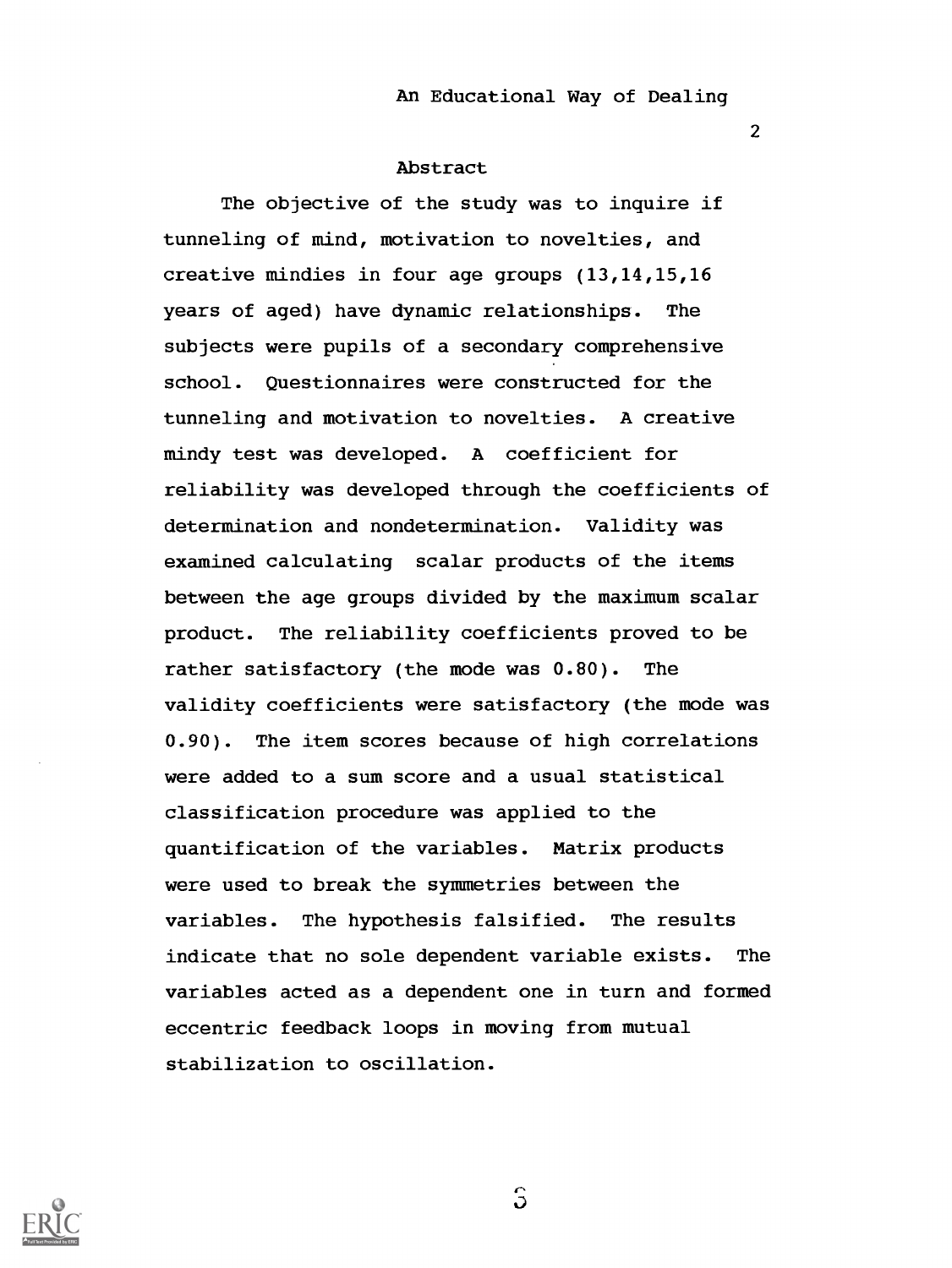$\overline{3}$ 

An Educational Way of Dealing with Tunneling, Motivation to Novelties, and Creative Mindies in 13-16 Years of Age

The study is a ramification of my thesis results and its motivation grows from the functional relations found in the information organizer of an individual (Laasonen, 1991, p. 83). The totality of the functions, indirectly, refers to that there may be tunneling of mind based on dogmatic and tolerant aspects. On the other hand, when environment becomes more turbulent and complex, creative solutions are necessary for solving confronting problems.

Thus motivation to novelties and creative mindies become essential for problem solving. However, the tunneling of mind is an obstacle for coping with new situations because it does not allow open scan of environment. As for the concept of a mindy, it means an organized mind shape with elastic and plastic characteristics (Laasonen, 1993, unpublished). A creative mindy accordingly is a new organized mind shape not previously occurred. In this context, motivation to novelties means urges to have new experiences and solutions. The tunneling can



 $\mathcal{L}$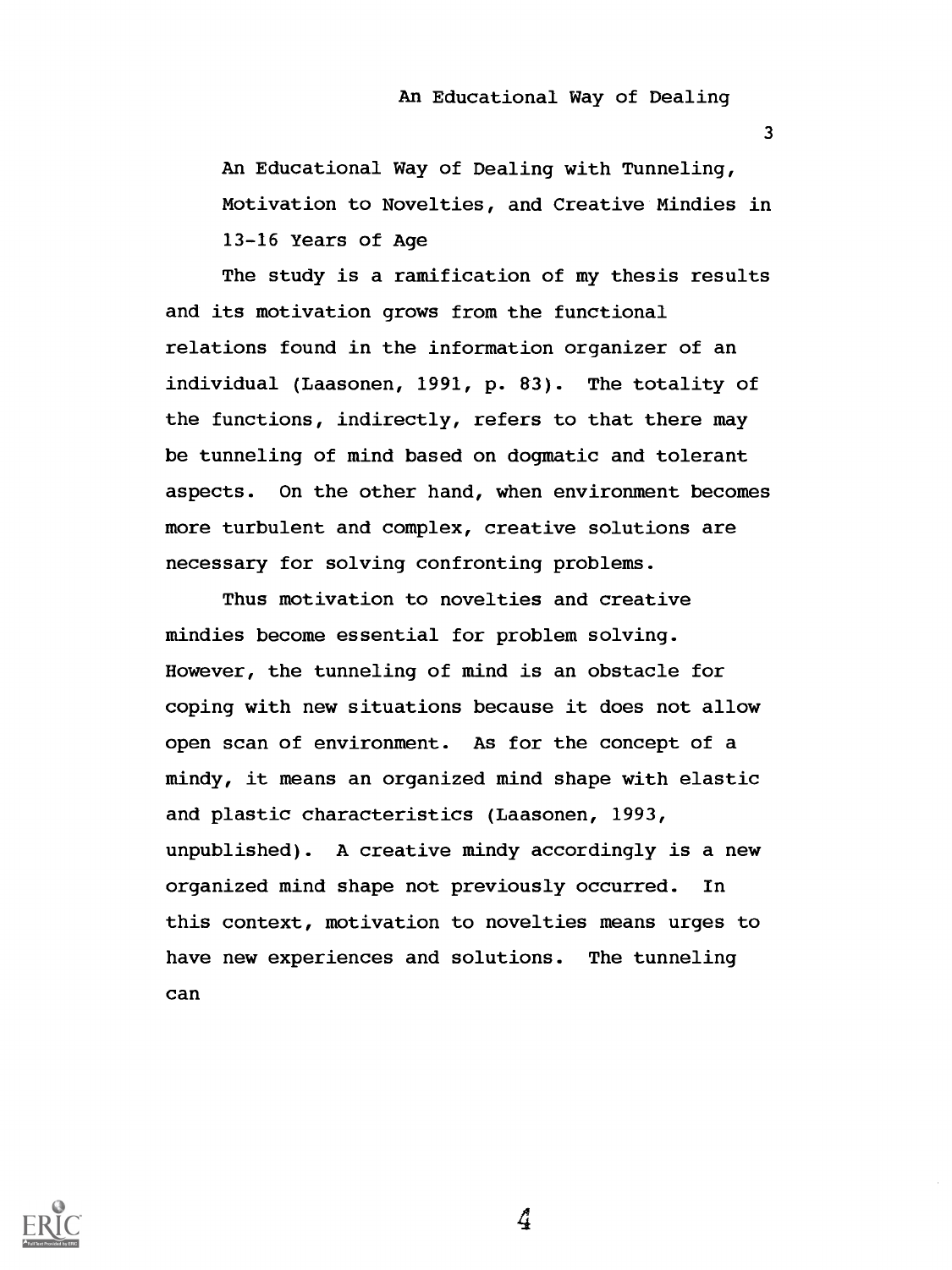4

be defined as an entity of dogmatism and tolerance or as uncritical acceptance of beliefs from an authority and patience with beliefs of social environment.

Educationally, the above variables are precarious because novelties mean unpredictable events and creative mindies means surprises. So it is preferable to educate dogmatically tolerant persons as it takes place in institutional education where immediate subordination prevails as a technique of control.

The question is about transfer of already existing modes of behavior because it is safe, predictable, and controllable. However, if the aim is to educate cultured persons who are able to solve problems and not to repeat the made errors then spontaneous individual solutions are to be rewarded. The educational environment of a child stresses the believing in what is said, not finding personal solutions in relations to environment. It is fertile soil for the emergence of tunneling where dogmatic and intolerant aspects dictate the relations with authorities and democratic control upwards does not function. From the viewpoint of power use it is profitable to the authorities to educate tunneled persons

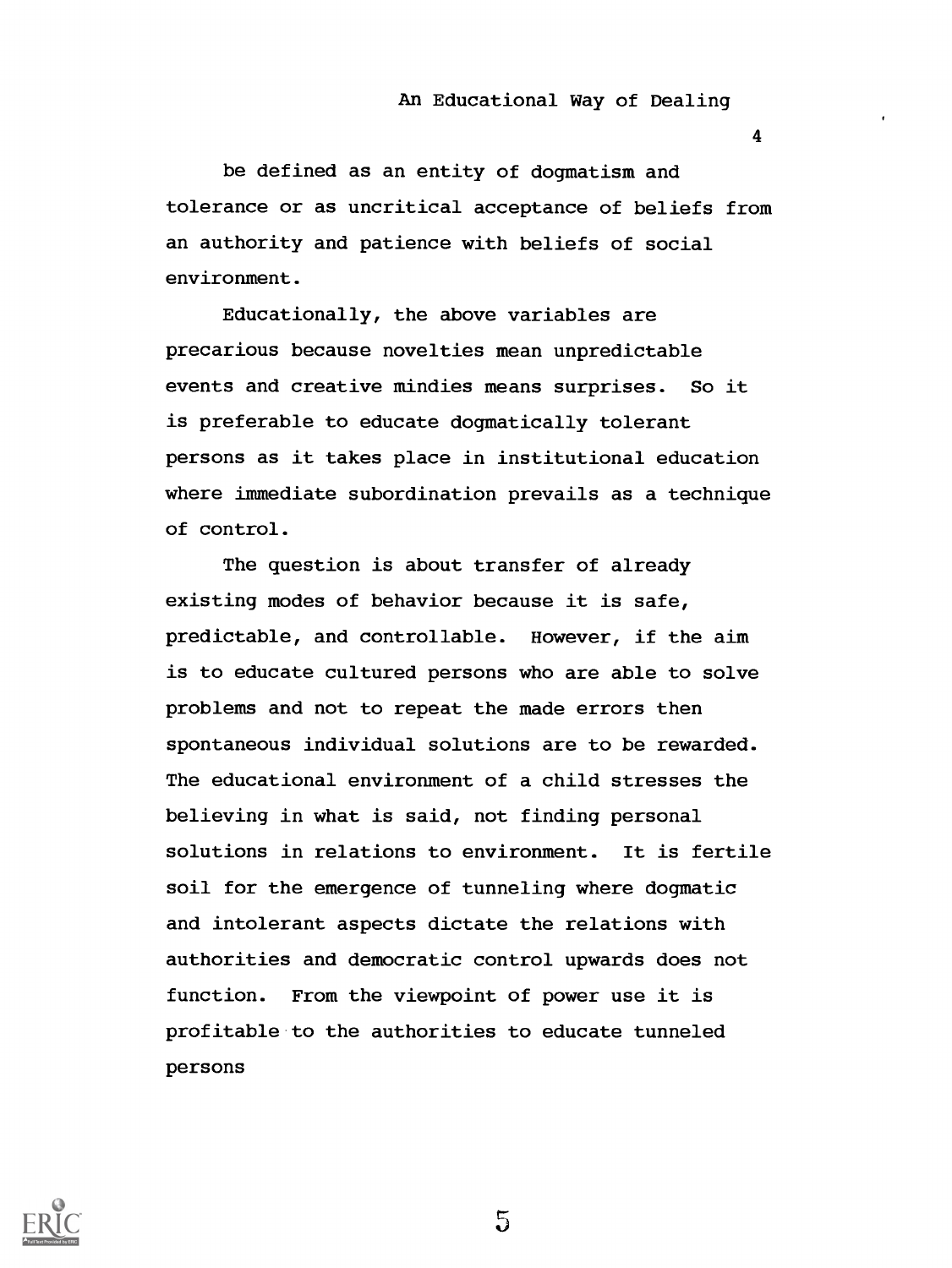5

because tunneled persons are dependent on the beliefs of the authorities. Persons who are not blind to the authorities are difficult to persuade to believe the justification of decisions. Thus in spite of the risks included in democratic value system from the viewpoint of power it is useful to educate alert persons who are able to monitor the ones who deal with things of persons.

Third, the age phase from 13 to 16 includes rapid development where mental events are not yet solidified and instructional possibilities exist for education of openly scanning persons. That is why it is necessary to inquire the dynamics between tunneling, motivation to novelties and creative mindies because it is possible to prevent the emergence of tunneling, to reinforce motivation to novelties, and encourage personally inventive solutions to problems in transforming environment, in some quantity. The crucial question is teacher education but the matter does not include in the scope of the study. Theoretically, the study associates with the continuum from Adorno,Frencel-Brunswik, Levinson, and Sanford (1950) and Allport (1954) and to Rokeach (1960,1970) and Kirscht and Dillehay (1967), to

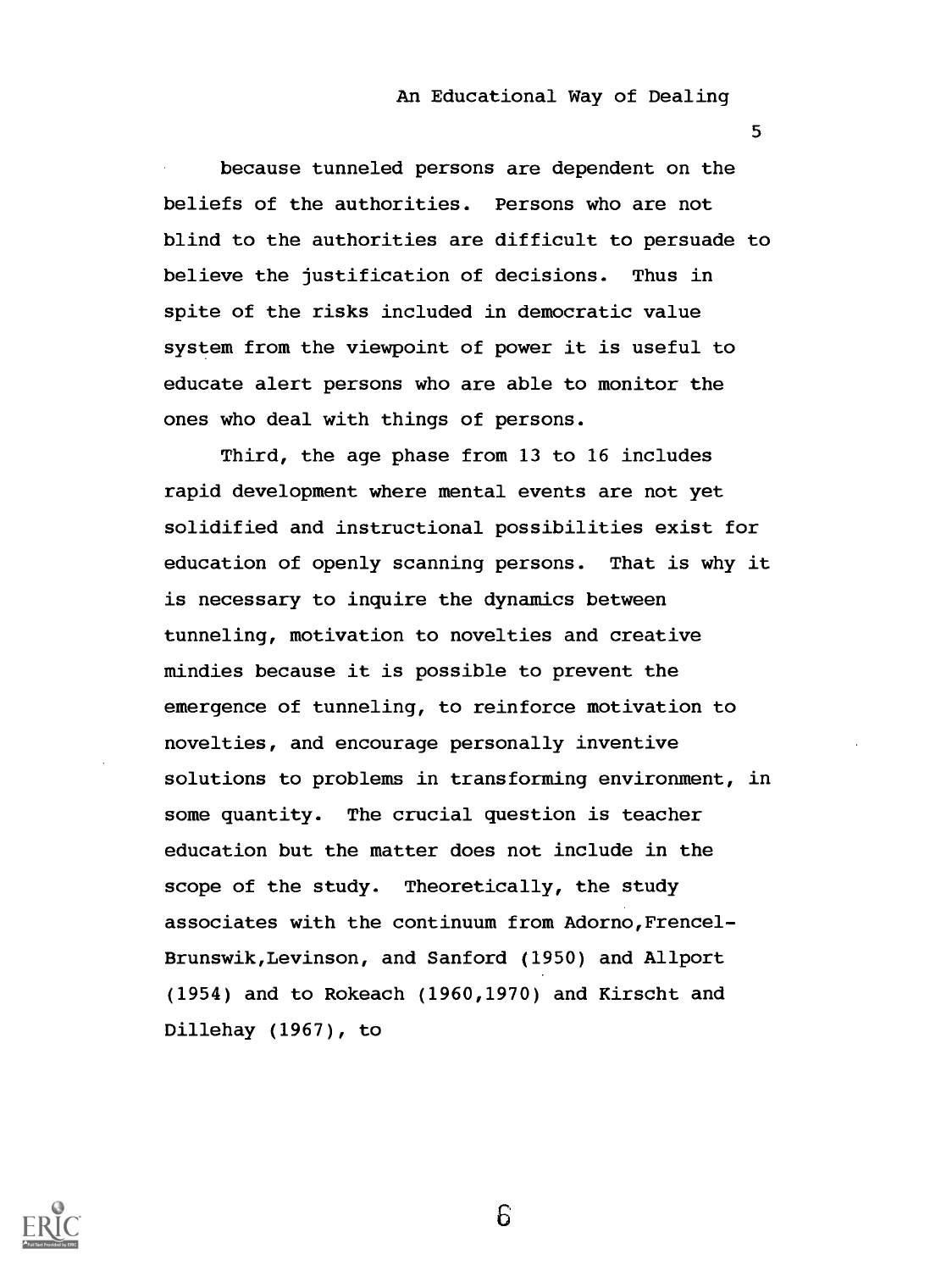6

mention some of the authors of the subject matter. Zooming at the variable relations theoretically produces an inference concerning the tunneling. Increase of dogmatism and decrease of tolerance indicate strong tunneling. Inversely, the tunneling weakens. In the first case, adherence of one's own dogma makes the scan of others narrower and less patient. In the second case, the environment is scanned more openly and patiently that means better understanding.

As for the entire problem, it can be assumed motivation to novelties decreases the tunneling that increases creative mindies during the four year time interval. The reasons for the hypothesis are (a) when a young person wants to experience new things then security factors are not so central as usually. Thus there is no need for tunneling of mind (b) when tunneling is weak the desires to experiment with new solutions to problems emerge without the constraints included in the tunneling. On the measure level, the hypothesis means the scores of motivation to novelties associate with the scores of the tunneling, inversely and inversely, the scores of the tunneling associate with creative mindies.

In this context, the dogmatism and tolerance,

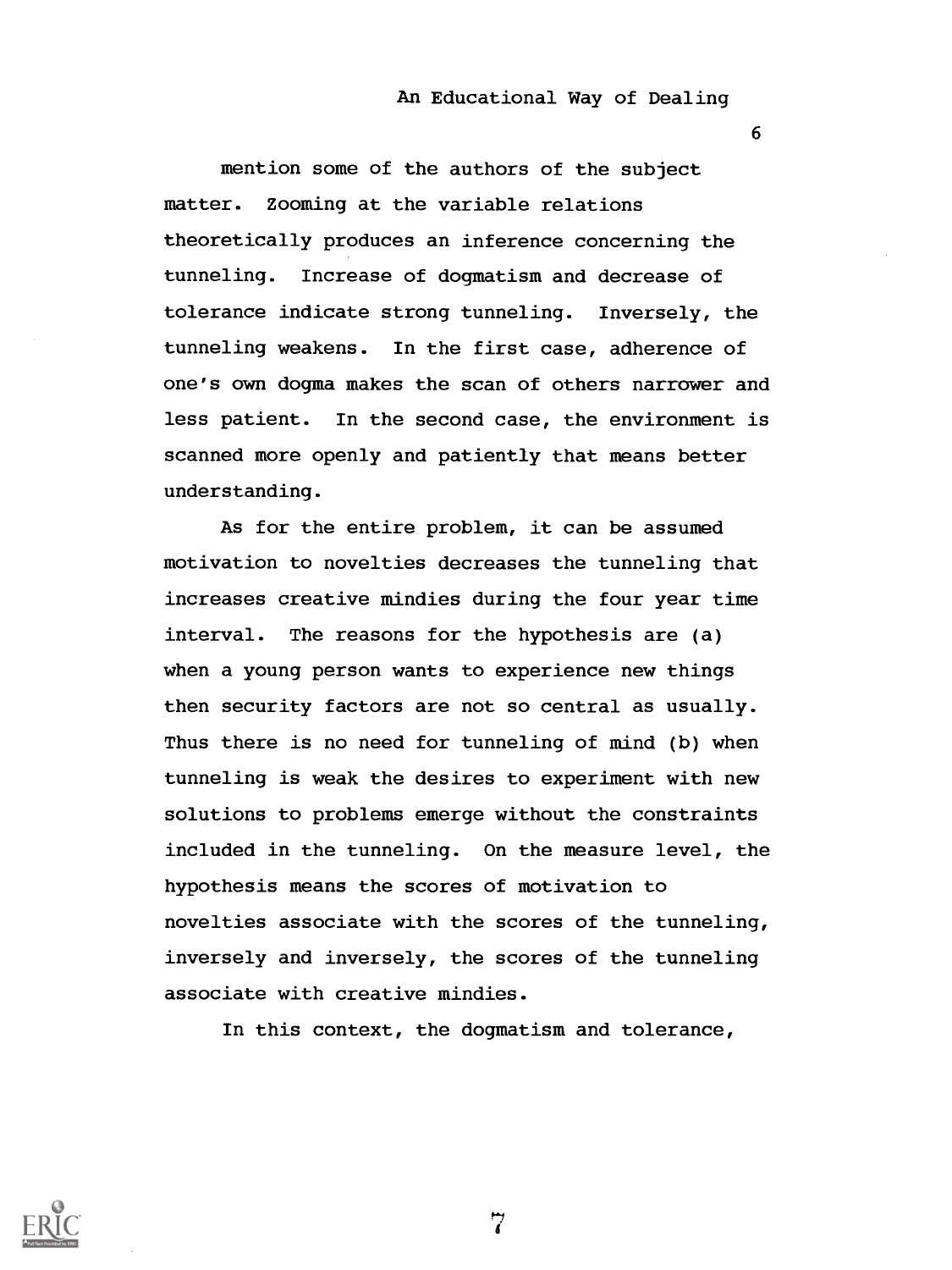7

the subvariables were picked up from the theoretical results of Rokeach (1970) and Allport (1954). Dogmatism included items of undifferentiation of disbeliefs, pessimism, power, and intolerance of disagreement. Tolerance had the items of security, fighting, liberalism, empathy, self-insight, personal autonomy, circle restriction, self-thrust, reassurance, and threat. Motivation of novelties had the items: desire to novelties, curiosity to novelties, and future orientation to novelties. Creative mindies included a drawing task with six figures having initial points of a cumulative order of complexity. The number of points increased in a series 1,3,6,10,15,21 in a random placement in the frames.

### Method

### Subiects

The subjects were pupils from a secondary comprehensive school in the grades of seven, eight, and nine in the same school district. The total number of subjects was 93.

## Materials

I constructed a measure device with three parts because ready made ones were not available. The first part included the items of dogmatism and of tolerance

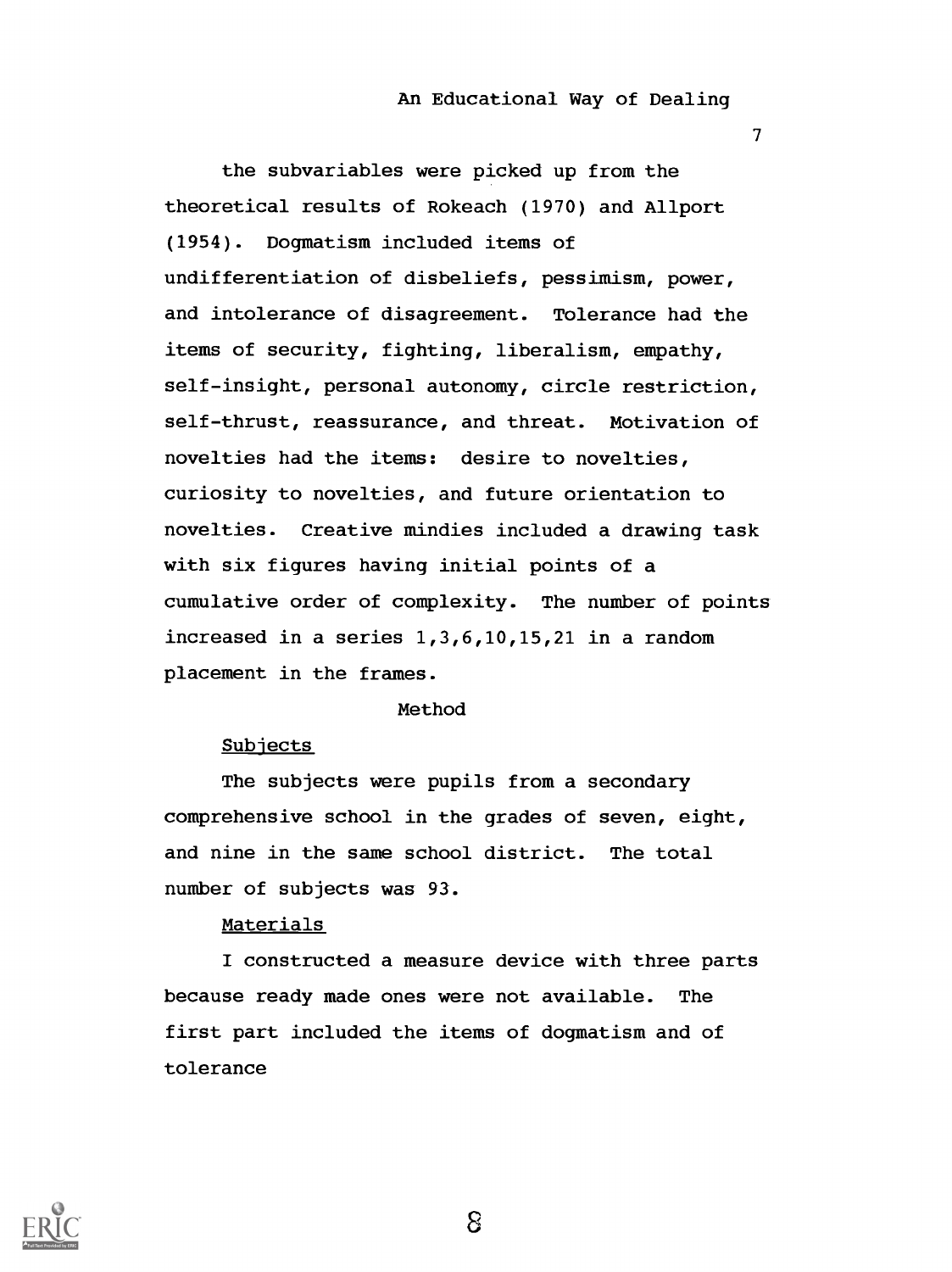8

with a rating scale of five points. The response heads were to measure how near or far the subjects experienced the variables to be with themselves. The motivation to novelties measure included three items with the Likertian type of scale, one item for each variable. The measure of the dependent variable, creative mindies had six figure frames for free drawing. The points in the frames were randomly scattered. The points formed an increasing order of complexity through 1, 3, 6, 10, 15, 21.

The drawings had to be named on the line above the frames. The quantification of the motivation to novelties, dogmatism, and tolerance measures formed no difficulties because the scoring was direct. The creative mindies measure was somewhat problematic because of freedom of drawing. However, the drawings scored in a cumulative manner. The goal of a drawing equalized with the name of the figure. A figure scored zero (a) when all the points were not used and no name (goal) was given to the drawing. The drawing scored one (b) when there was no goal but all the points were used. A score two was given to the drawing (c) when all the points were used and the figure included a name. A figure was scored as three (d) when all the



 $\mathbf{G}$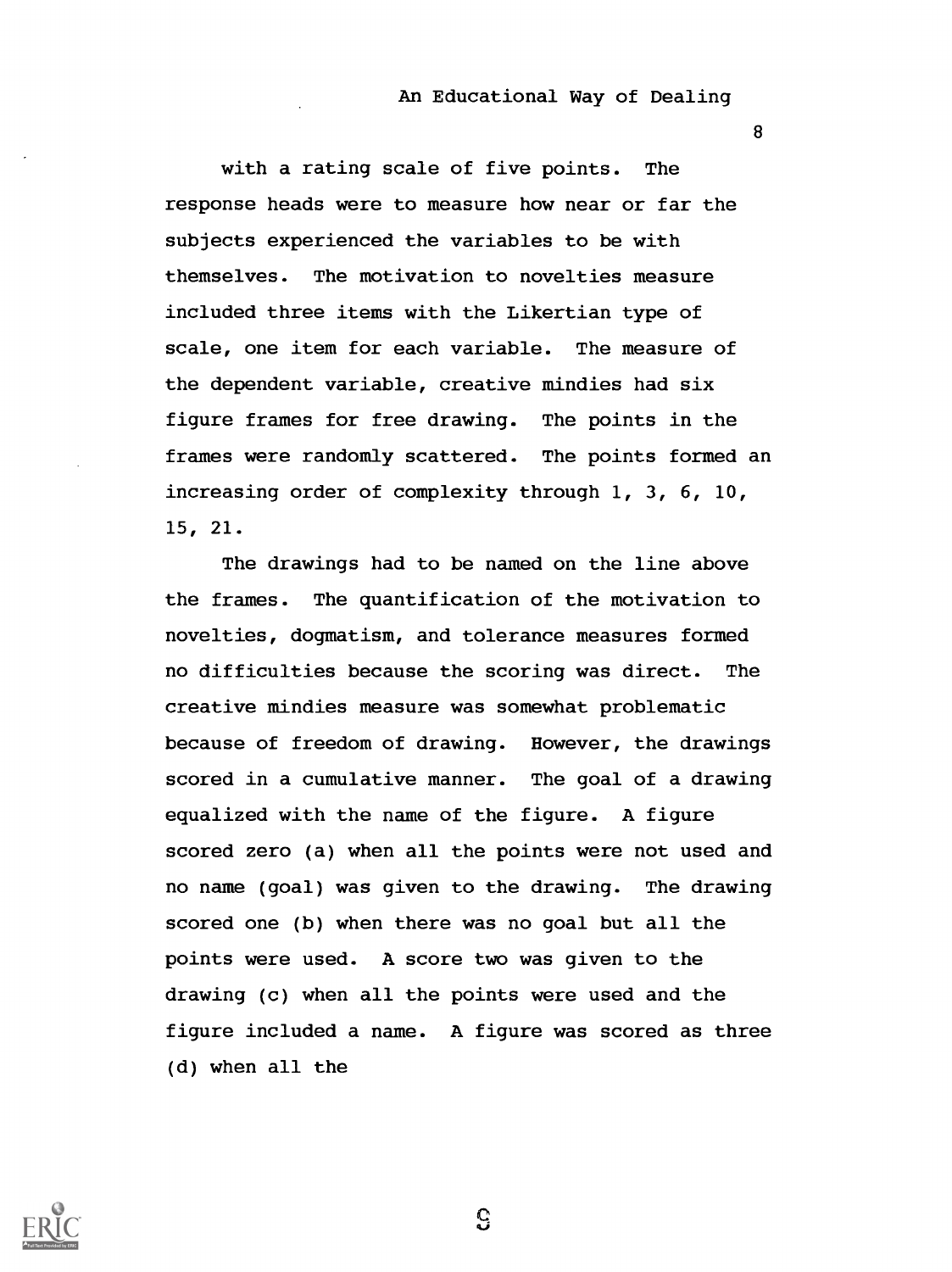9

points were used, and a goal existed, and the figure was deviant from the customary one, for example a dog or an airplane. The scoring based on my experience to analyze drawings in some other studies.

### Procedure

The testing took place during lessons. Time elapsed about half an hour to answer the items. Nothing special occurred during the testing situation and the situations went fluently. The dogmatism and tolerance answering were instructed: There is a set of sentences in the questionnaire with a rating scale after them. Your task is to show the evaluation of your own by circling only one number on the scale according to how near or far you experience the matter in the sentence. The answering of the motivation to novelties was instructed: The matters in the sentences are answered by circling only one cross from the response alternatives. The creative mindies were instructed: There is a set of initials of figures as points in the below task. Your task is to draw figures in the frames using all the points for drawing. You can draw whatever you want but qive names to the figures.

The obtained data differentiated between four groups according to age. The first group was 13



 $1<sub>0</sub>$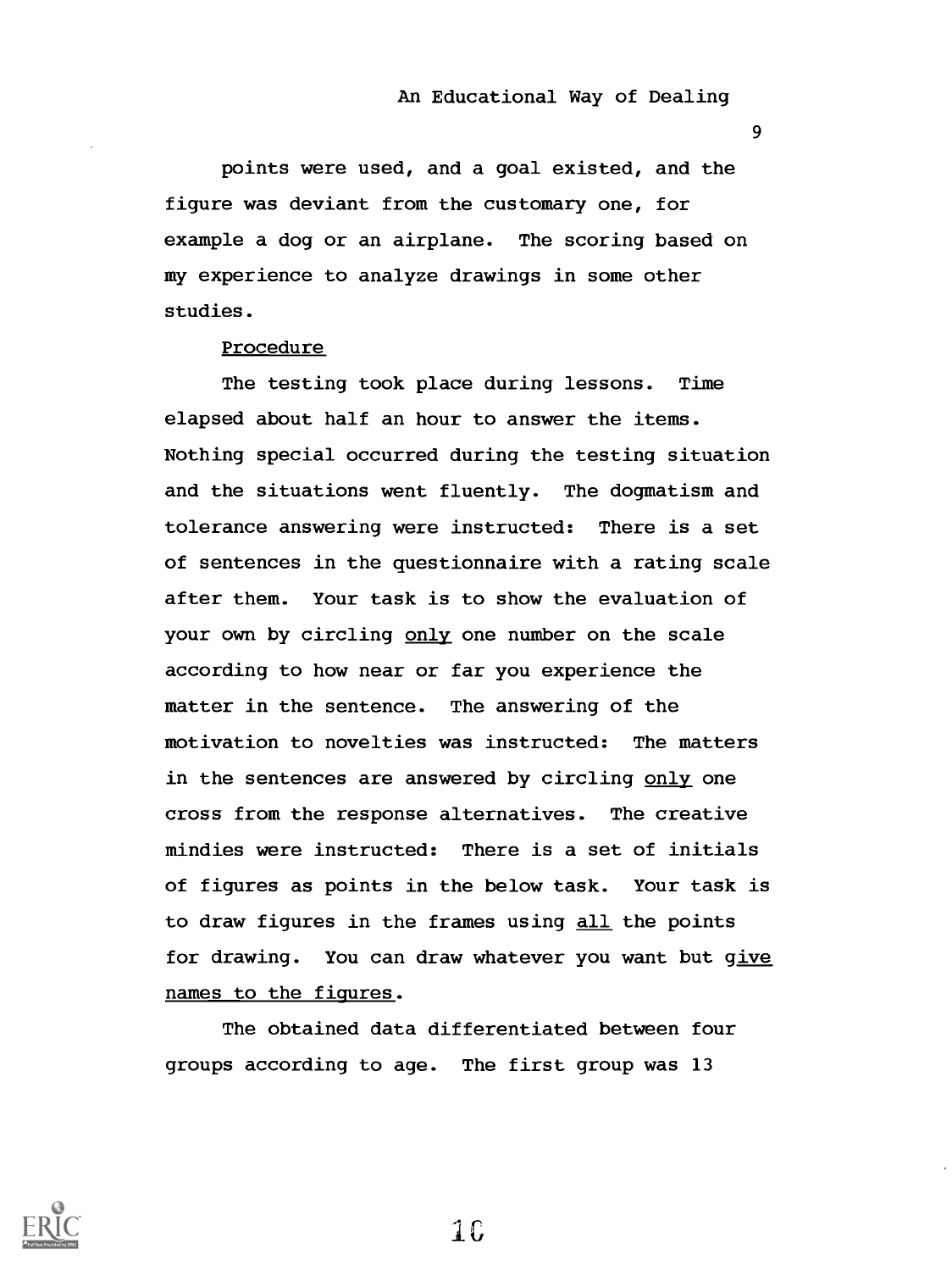10

years old  $(n=22)$ , the second 14 years  $(n=40)$ , the third group included 15 years (n=22), and the last one 16 years of age (n=9). The measures were not used previously and that is why it was necessary to assess reliability and validity.

## Evaluation of Reliability

The usual quantification of the items was applied. The item values of the data matrices were normalized and scalar products were calculated between the item vectors. The consequence of managing like this was cosine matrices. Usually, the calculation of reliability is rather tedious between many items. That is why I adopted a simpler way of examining the reliability. The coefficient of determination is  $r_{i,j}^2$  that means common variance between the items. The coefficient of nondetermination is  $k^2$  that means the variance not connected with the items.

The construction of a simple reliability coefficient began by squaring the off-diagonal values of the cosine matrices. The squared values were added and it resulted in the total common variance between the items. The total nondetermination between the variables

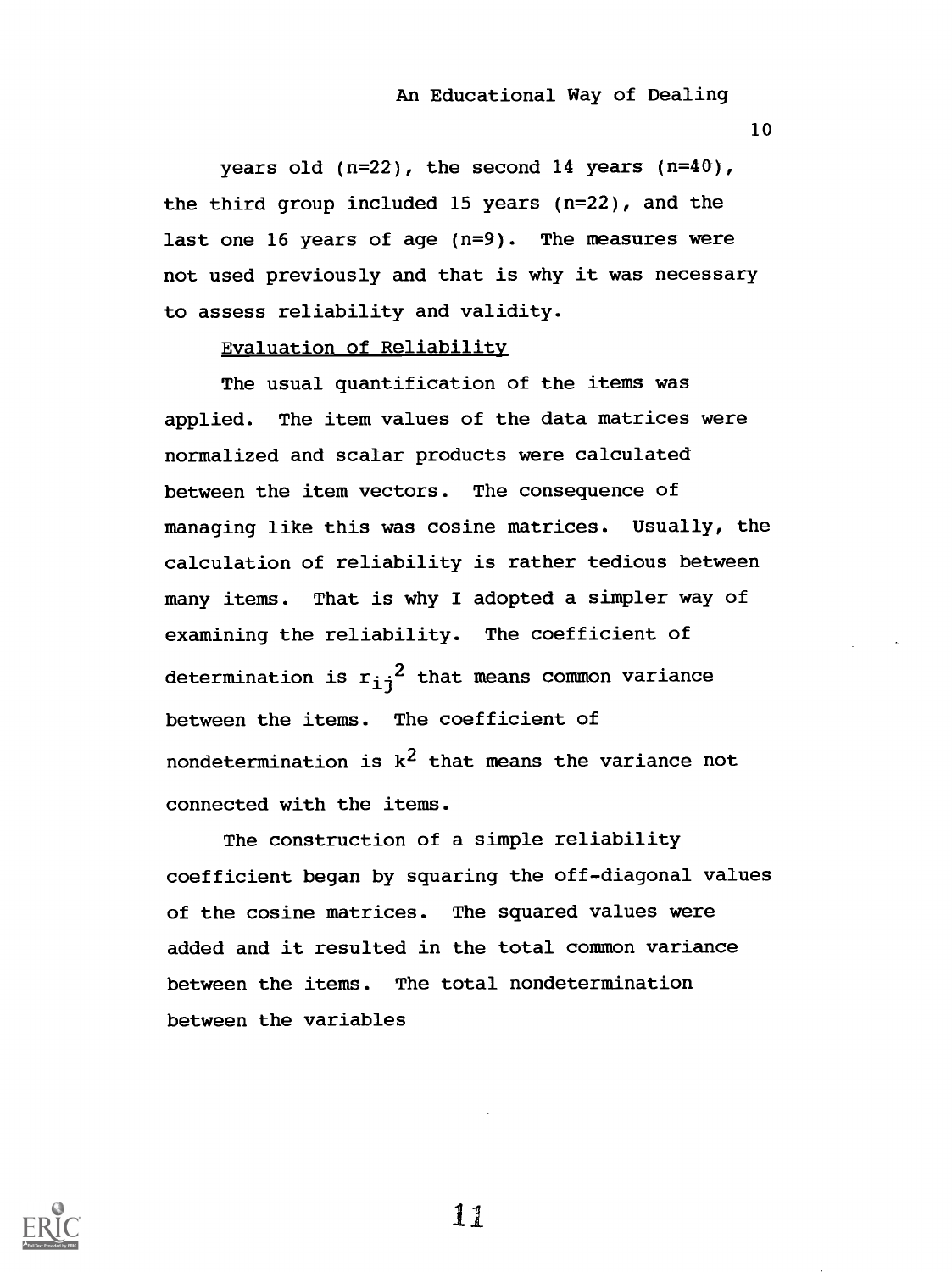11

was calculated subtracting the common variance cells from one. After it the cell values were squared and added together for obtaining of the total noncommon variance. Thereafter a simple formula was developed,  $r^{i} = 1 - (f/\beta)$ . The formula reads from left to right: Reliability is maximum possible reliability minus the quotient of the total nondetermination and the total determination. Thus f =  $\sum k_{i,j}^{2}$  and  $\beta$  =  $\sum \sum r_{i,j}^{2}$ . The idea behind the formula is when the total common variance increases the reliability approaches its maximum value. If there is no noncommon variance then the reliability has its maximum and if no common variance exists then the reliability is indefinable.

## Evaluation of Validity

In this context I preferred to choose a kind of predictive validity which meant the calculation of the scalar products of the cosine matrices between the age groups, in time order. The procedure gave an opportunity to see if the measures were age specific and if there was variability between the age groups. The high values would mean that the tests measure the same things and that they are not sensitive to age factors as well as the number of observations. The maximum

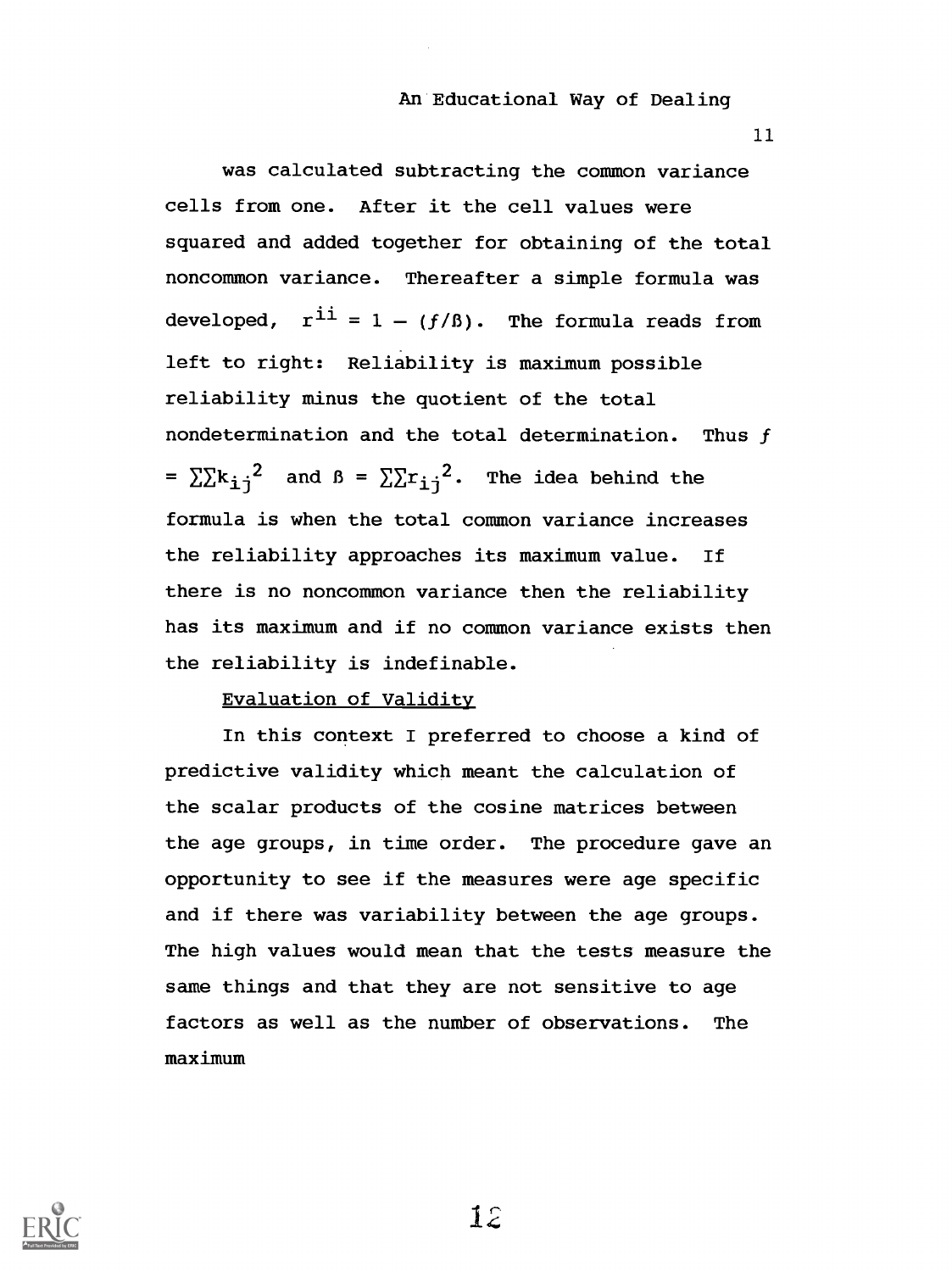12

validity coefficient, of course, is the case when the cosines are ones, then the scalar products reach their greatest values. It is in rare cases when the maximas are reached.

So I decided to divide the scalar products with their maximum values. This resulted coefficients that told how much the values left behind the maximum possible values.

## Statistical Analysis

The values of the cosine matrices of dogmatism, tolerance, motivation to novelties, and creative mindies warranted for construction of the sum scores. The sum scores were classified into three classes to show low, medium, and high quantity of the variables. The class marks were multiplied by the frequencies that resulted in three by four matrices where the columns included the age groups in increasing order and the rows comprised the three classes. The four matrices were column normalized.

## Results

In this context I present the reliability and validity coefficients before dealing with the results because of proportional certainty of the inferences.

Reliability and Validity

The reliability coefficients can best be verified

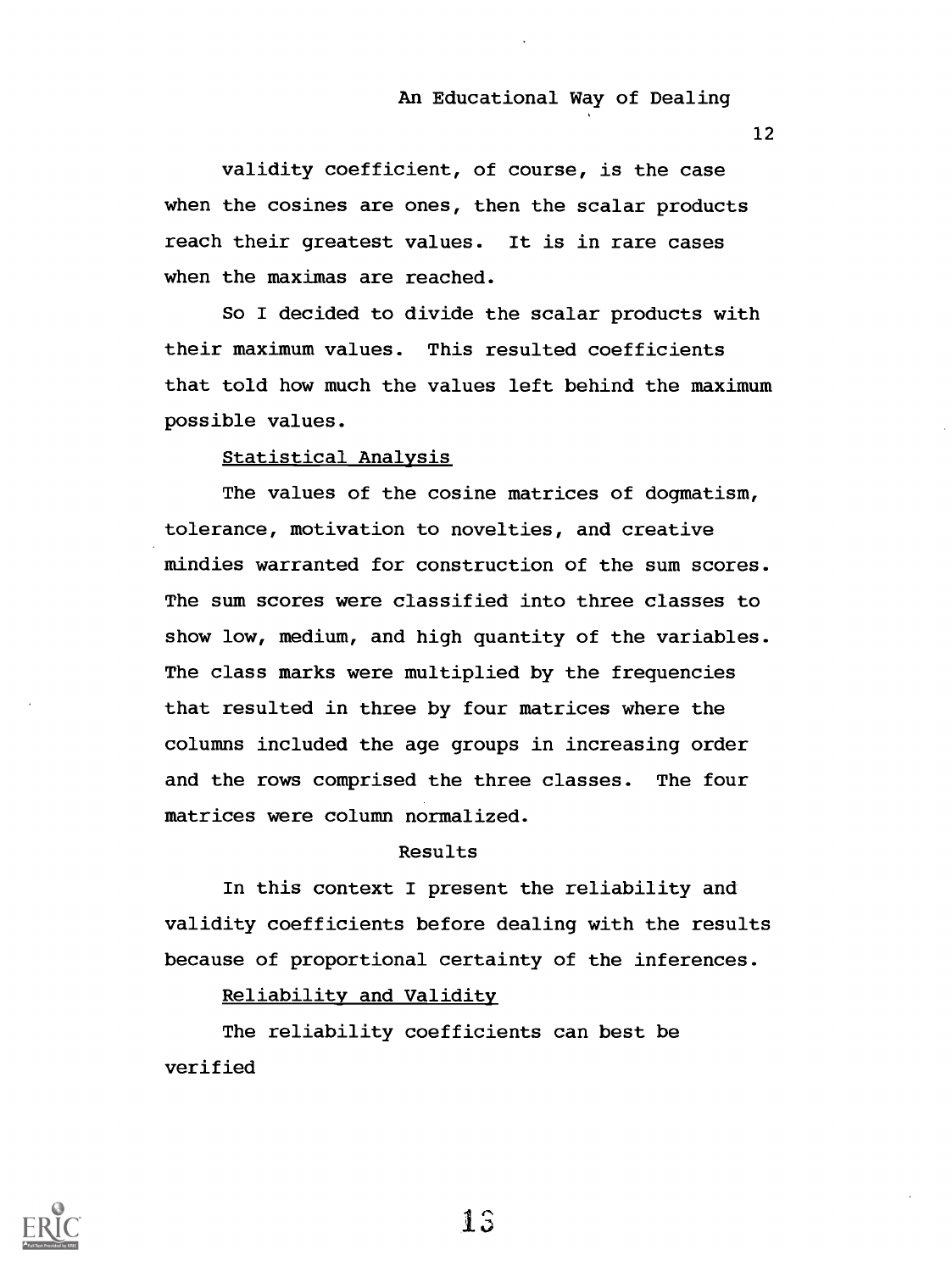13

in Table 1. The values are rounded mathematically.

Insert Table 1 about here

The values of Table 1 tell the measures are not sensitive to age influences and number of subjects. The latter thing bases on the fact that correlations often are the initial values for calculating reliabilities.

In the place of validity I have to change the way of presentation because the coefficients are the mode values of the off-diagonal, mathematically rounded item matrices between the age groups.

Insert Table 2 about here

The "predictive "coefficients are high which means the measures probably measure what they are to measure. In other words, the differences between the values are small. Thus the measures do not include much of specificity.

Relationships of Variables

The main result of the study indicates that the hypothesis falsifies and something else is obtained

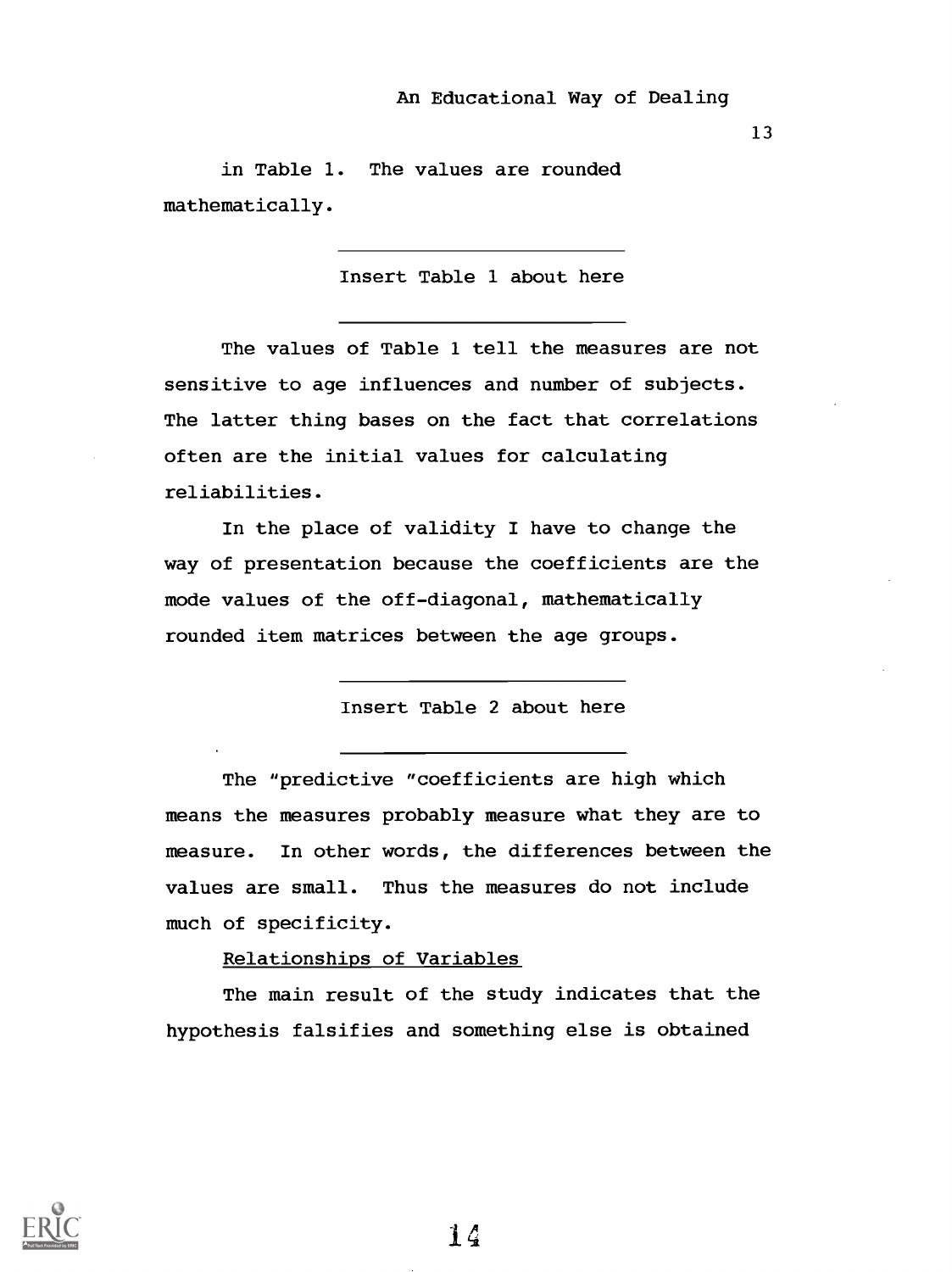14

 $\sim 10^{-11}$ 

| Table 1 |     |                                            |           |         |
|---------|-----|--------------------------------------------|-----------|---------|
|         |     | Reliabilities of Measures in Age Groups    |           |         |
| Age     |     | Measures                                   |           |         |
|         |     | Dogmatism Tolerance Motivation to Creative |           |         |
|         |     |                                            | Novelties | Mindies |
| 13      | .70 | .80                                        | .70       | .80     |
| 14      | .80 | .80                                        | .90       | .90     |
| 15      | .80 | .90                                        | .90       | .80     |
| 16      | .80 | .70                                        | 1.00      | .80     |

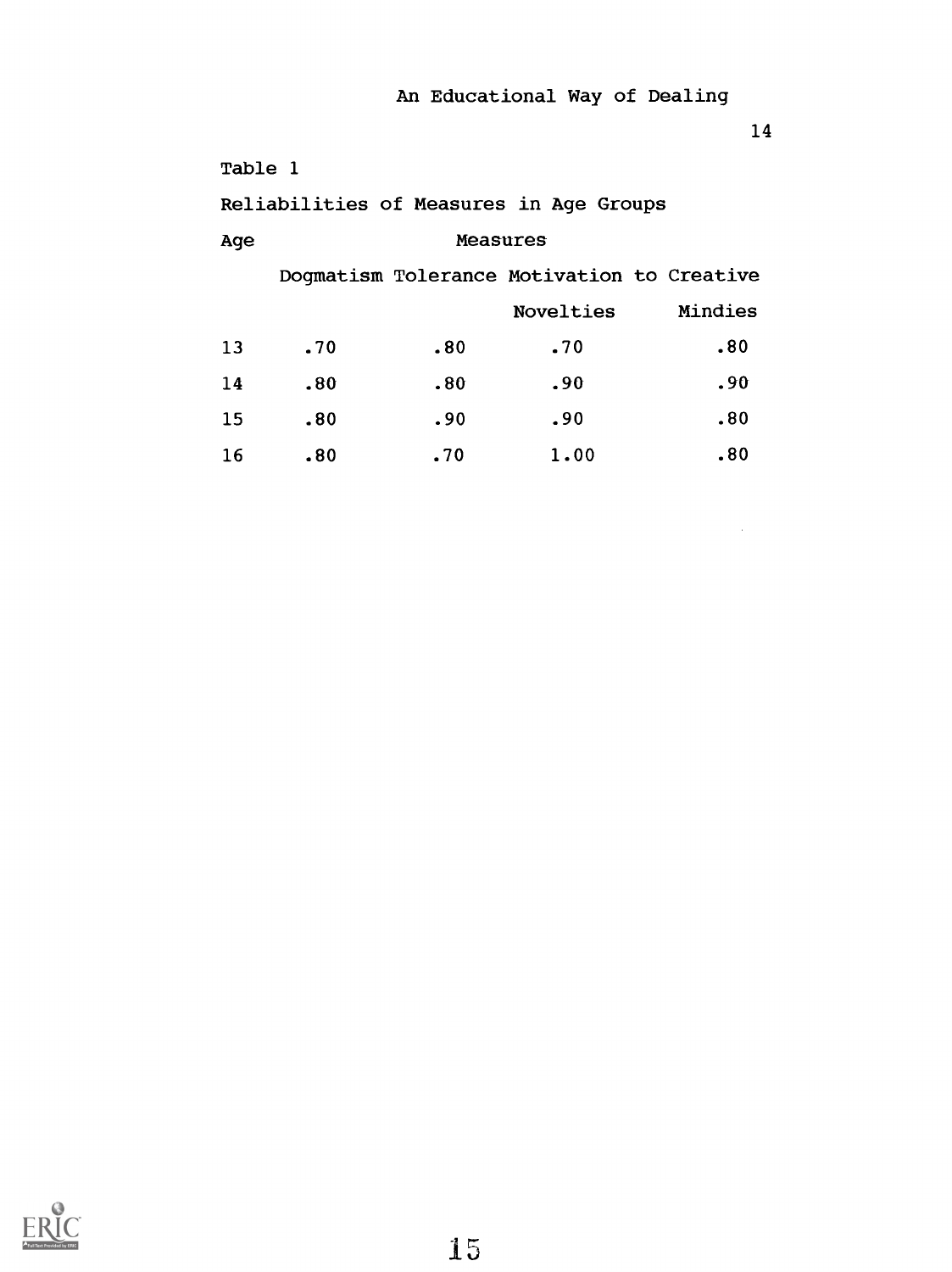15

| Table 2   |               |                 |                                              |     |
|-----------|---------------|-----------------|----------------------------------------------|-----|
|           |               |                 | Validities between Age Groups Based on Modes |     |
|           | Age Groups    | <b>Measures</b> |                                              |     |
|           |               |                 | Dogmatism Tolerance Motivation Creative      |     |
|           |               |                 | to Novelties Mindies                         |     |
|           | $13 - 14$ .90 | .80             | .90                                          | .90 |
| $14 - 15$ | .90           | .90             | .90                                          | .90 |
| $15 - 16$ | .90           | .80             | 1.00                                         | .90 |

 $\mathcal{L}_{\mathcal{A}}$ 

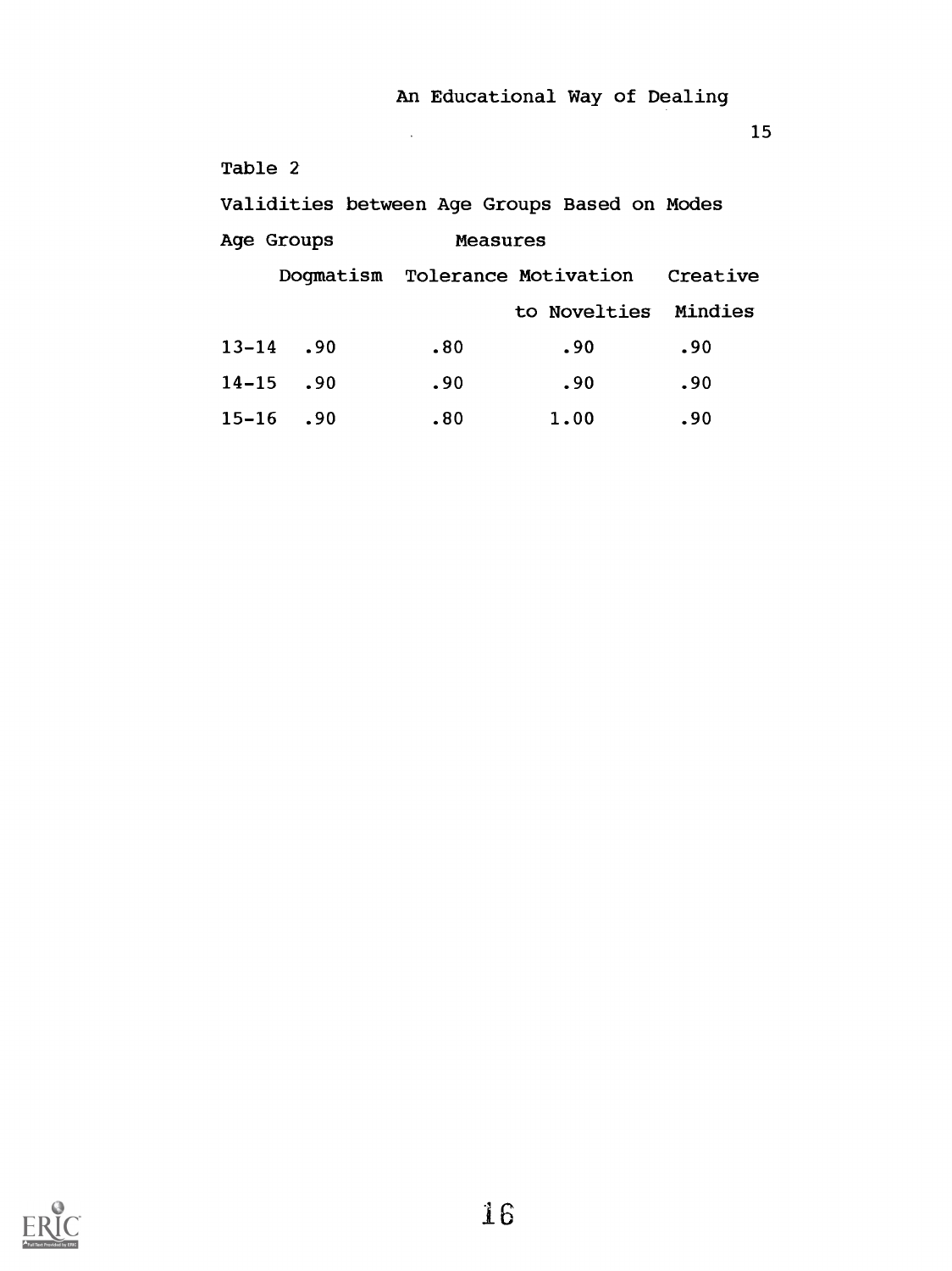16

than expected. In this context, it is not possible to pack full the results into a table but the examination demands a processual grip. In Table 3 the initial situation of analysis is as matrices.

Insert Table 3 about here

The matrices in Table 3 were multiplied with their transposes. This resulted in four by four symmetric matrices. The diagonals of the outcome matrices included machine rounding errors and that is why the diagonal values were replaced with ones. The square matrices were multiplied with each other, next. The dogmatism and tolerance matrices were multiplied first to obtain the tunneling matrix. There was no problem with the multiplication because pre-and post multiplication gave the same matrix. The same thing concerned the outcome matrix of motivation to novelties and creative mindies. The problematic case was the pre-and post multiplication of the tunneling matrix with the square matrices because the result was not the same matrix. The greatest values submitted under keener examination in

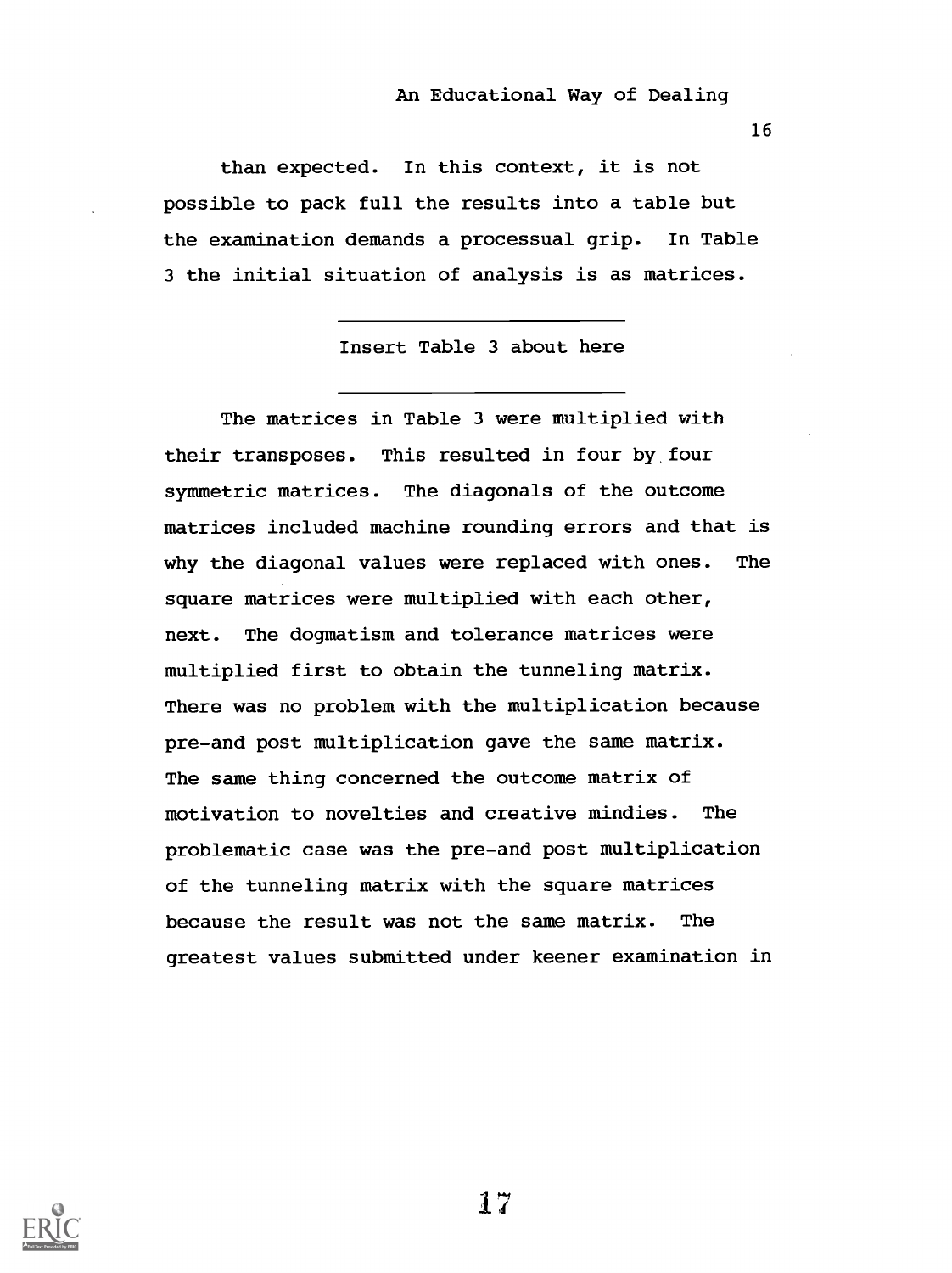17

```
Table 3
```
Matrices of Dogmatism, Tolerance, Motivation to Novelties, and Creative Mindies

|                                         |     | Dogmatism |                                          |  |     |     | Tolerance               |
|-----------------------------------------|-----|-----------|------------------------------------------|--|-----|-----|-------------------------|
|                                         |     | Age       |                                          |  |     | Age |                         |
| Quantity 13 14 15 16 13 14 15 16        |     |           |                                          |  |     |     |                         |
| Low .29 .31 .76 .12 .53 .63 .37 .49     |     |           |                                          |  |     |     |                         |
| 75. 81. 73. 55. 55. PH . 79. 80. 61. 91 |     |           |                                          |  |     |     |                         |
| High .53 .49 .18 .38 .63 .25 .43 .41    |     |           |                                          |  |     |     |                         |
|                                         |     |           | Motivation to Novelties Creative Mindies |  |     |     |                         |
|                                         | Age |           |                                          |  | Age |     |                         |
| Quantity 13 14 15 16                    |     |           |                                          |  |     |     | 13 14 15 16             |
| Low .24 .09 .24 .38 .35 .01 .06 .11     |     |           |                                          |  |     |     |                         |
| Medium .95 .52 .95 .15                  |     |           |                                          |  |     |     | $.90$ $.17$ $.59$ $.91$ |
| High .15.84.15.91                       |     |           |                                          |  |     |     | $.25$ $.98$ $.80$ $.37$ |

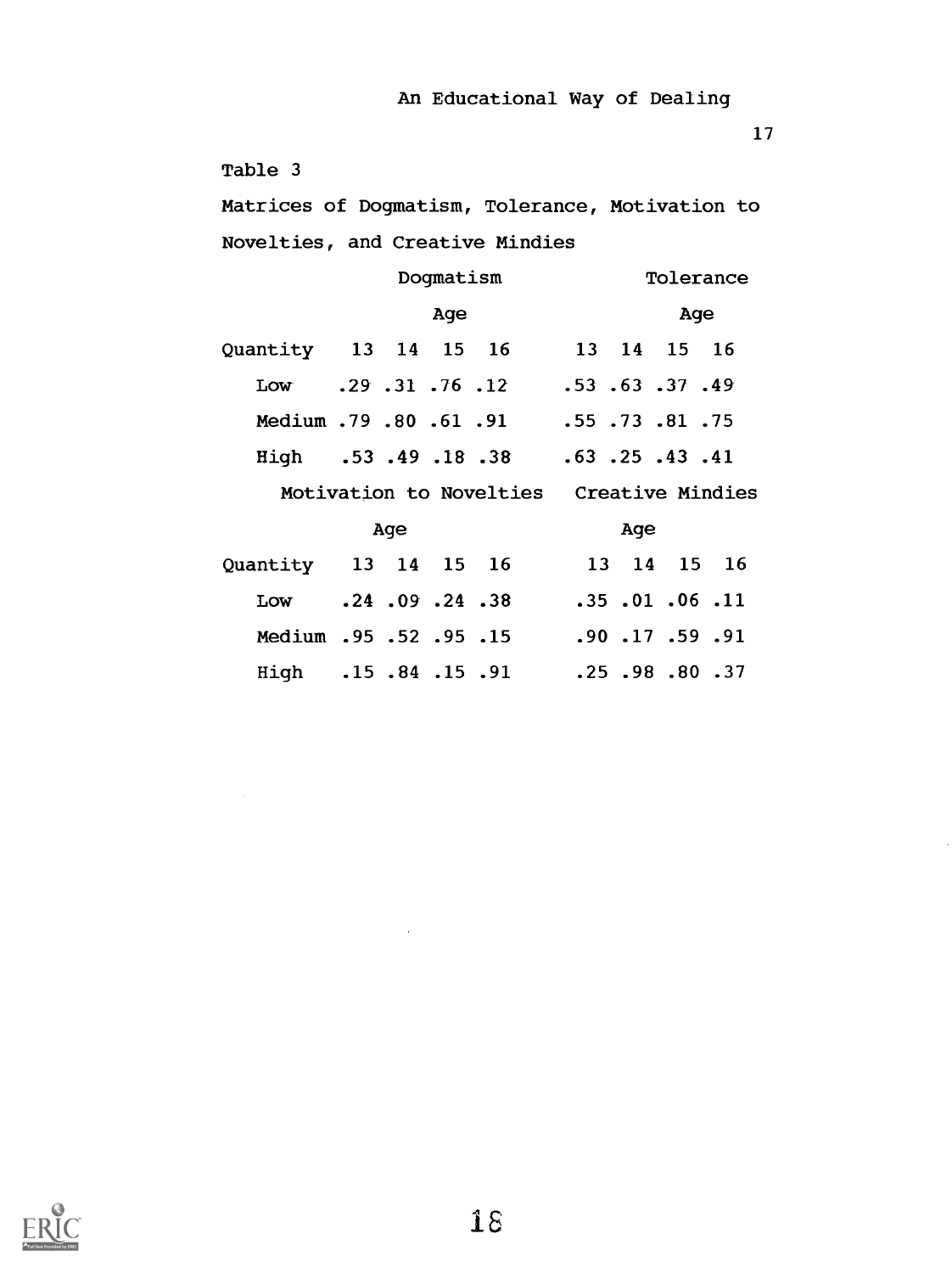18

the outcome matrices. The idea was to look for releasing of symmetric relationships included in the outcome matrices in time order because where the symmetries are broken there are influences.

The tridiagonal values of the outcome matrices were examined in the columns and rows comparing the values in time order. The multiplication directions were clear and there was no obstacle to construct triangles of relationships between the variables by starting from the relationship between dogmatism and tolerance. The outcome matrices were scaled to guarantee the comparability of the results.

Insert Table 4 about here

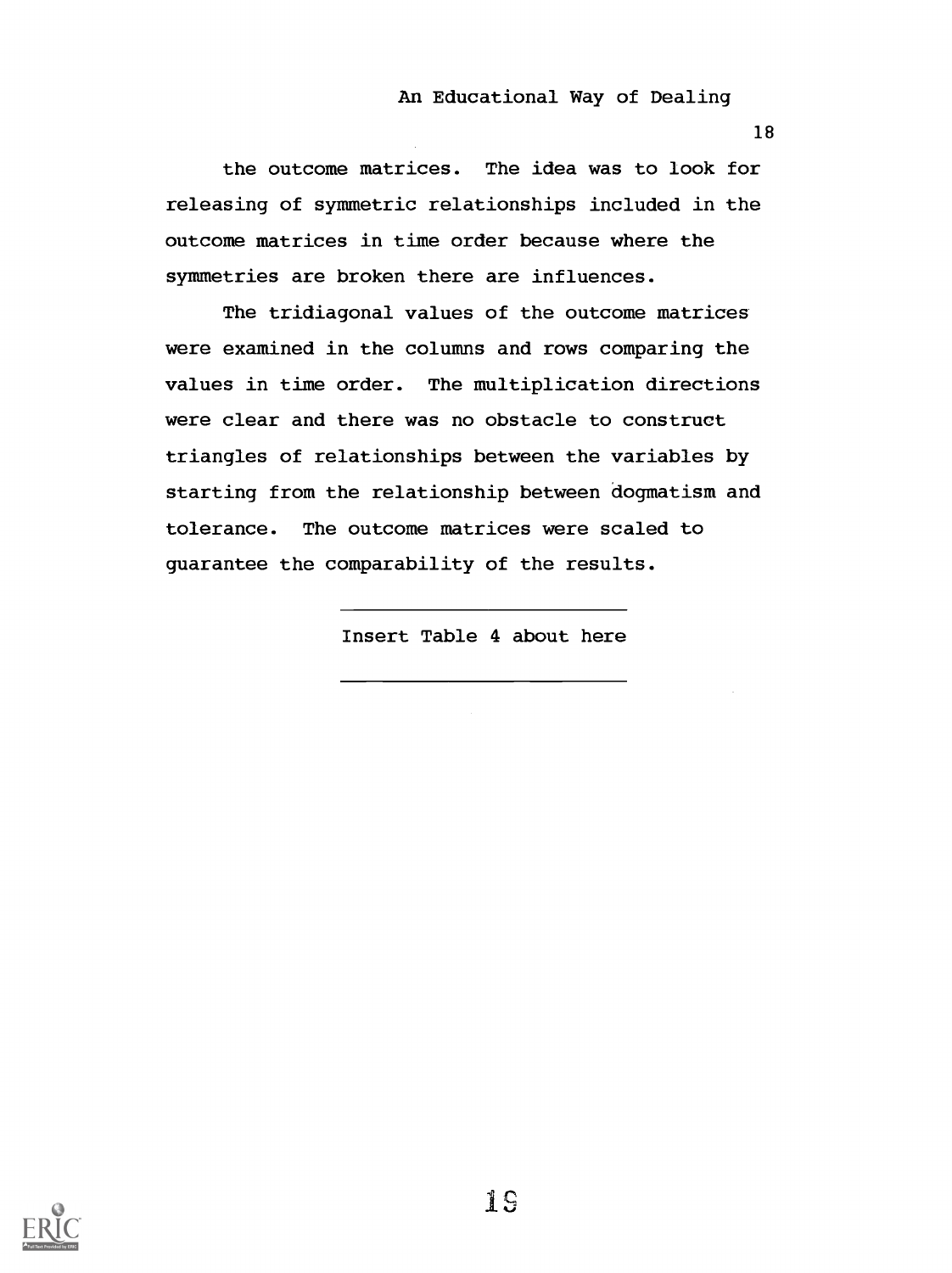19

|                                                 | Table 4 |           |  |                                       |  |           |               |  |
|-------------------------------------------------|---------|-----------|--|---------------------------------------|--|-----------|---------------|--|
|                                                 |         |           |  | Scaled Relation Matrices of Variables |  |           |               |  |
|                                                 |         | Tolerance |  |                                       |  | Tunneling |               |  |
| Age                                             |         |           |  | 13 14 15 16 Age 13 14 15 16           |  |           |               |  |
|                                                 |         |           |  | 13.96.97.98.99 13.91.92.92.93         |  |           |               |  |
| Dogmatism14.97.98.98 1.00 Motiv 14.97.98.98 1.0 |         |           |  |                                       |  |           |               |  |
|                                                 |         |           |  | 15.85.86.87.88 to Nov15.91.92.92.93   |  |           |               |  |
|                                                 |         |           |  | 16.91.94.95.96 16.91.96.91.80         |  |           |               |  |
|                                                 |         | Tunneling |  |                                       |  |           | Creat Mindies |  |
| Age                                             |         |           |  | 13 14 15 16                           |  |           | 13 14 15 16   |  |
|                                                 |         |           |  | 13.87.88.88.89 13.86.76.95.90         |  |           |               |  |
| Creative 14.78.79.79.80 Motiv 14.86.83 1.0.92   |         |           |  |                                       |  |           |               |  |
| Mindies 15.97.98.98 1.00to Nov15.85.77.95.90    |         |           |  |                                       |  |           |               |  |
|                                                 |         |           |  | 16.92.93.94.95 16.71.68.82.77         |  |           |               |  |



 $\sim$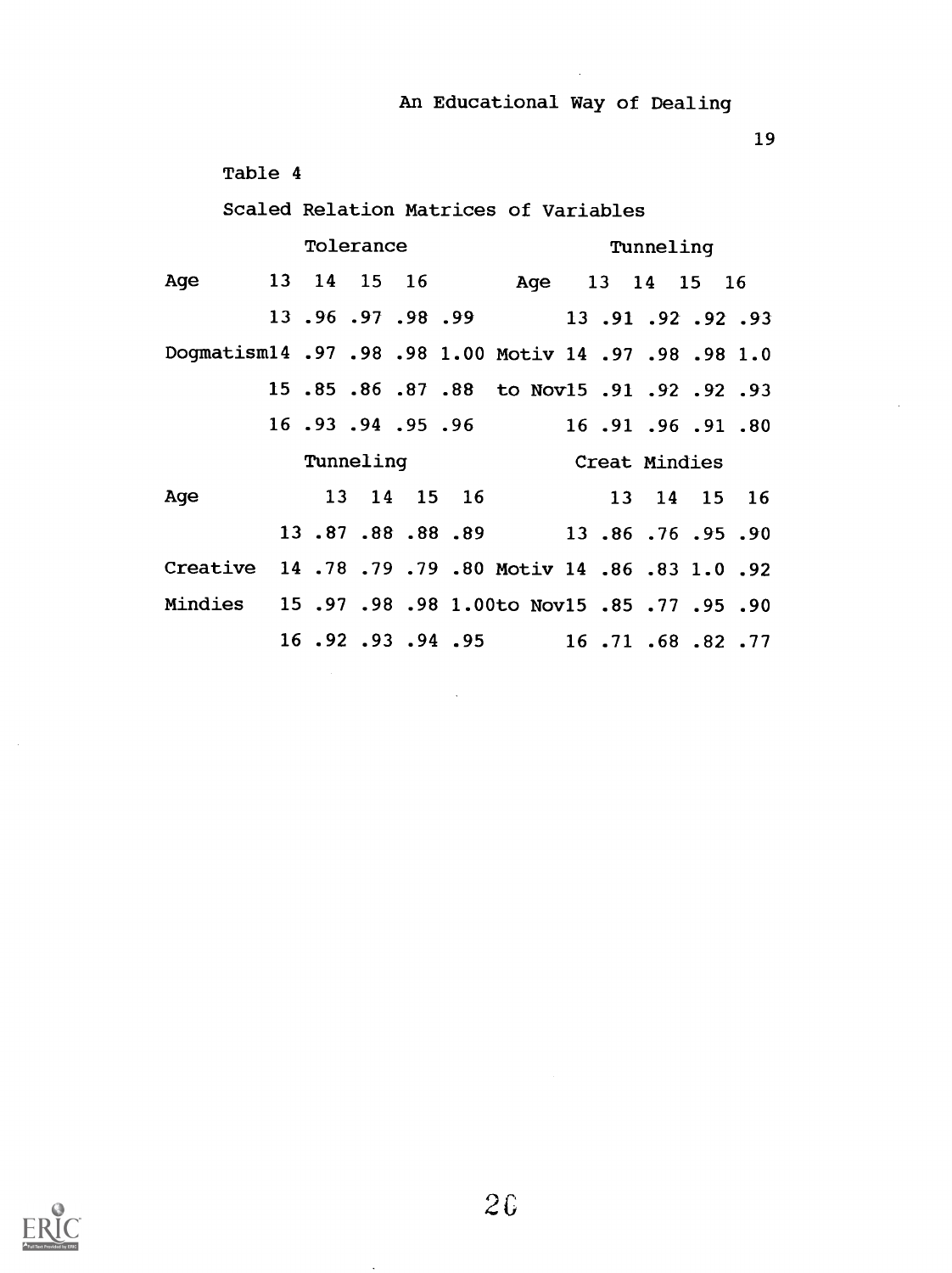20

As one can verify from Table 4 there are no inverse relations which speak for the falsification of the hypothesis. It is somewhat problematic to define criteria for the change of the coefficients to study the dynamics in time order 13, 13-14,14, 14-15, 15, 15-16, and 16 years. The total context of the results refers that about 0.10 is a rather good approximation for changes in the matrices in Table 4.

The comparison of the values in the tridiagonals, sequentially in time order, shows the changes when the examination starts from the cell  $a_{11}$ . Combining the effects of the variables makes it possible to examine the changes of the relationships during the dynamics.

Insert Table 5 about here

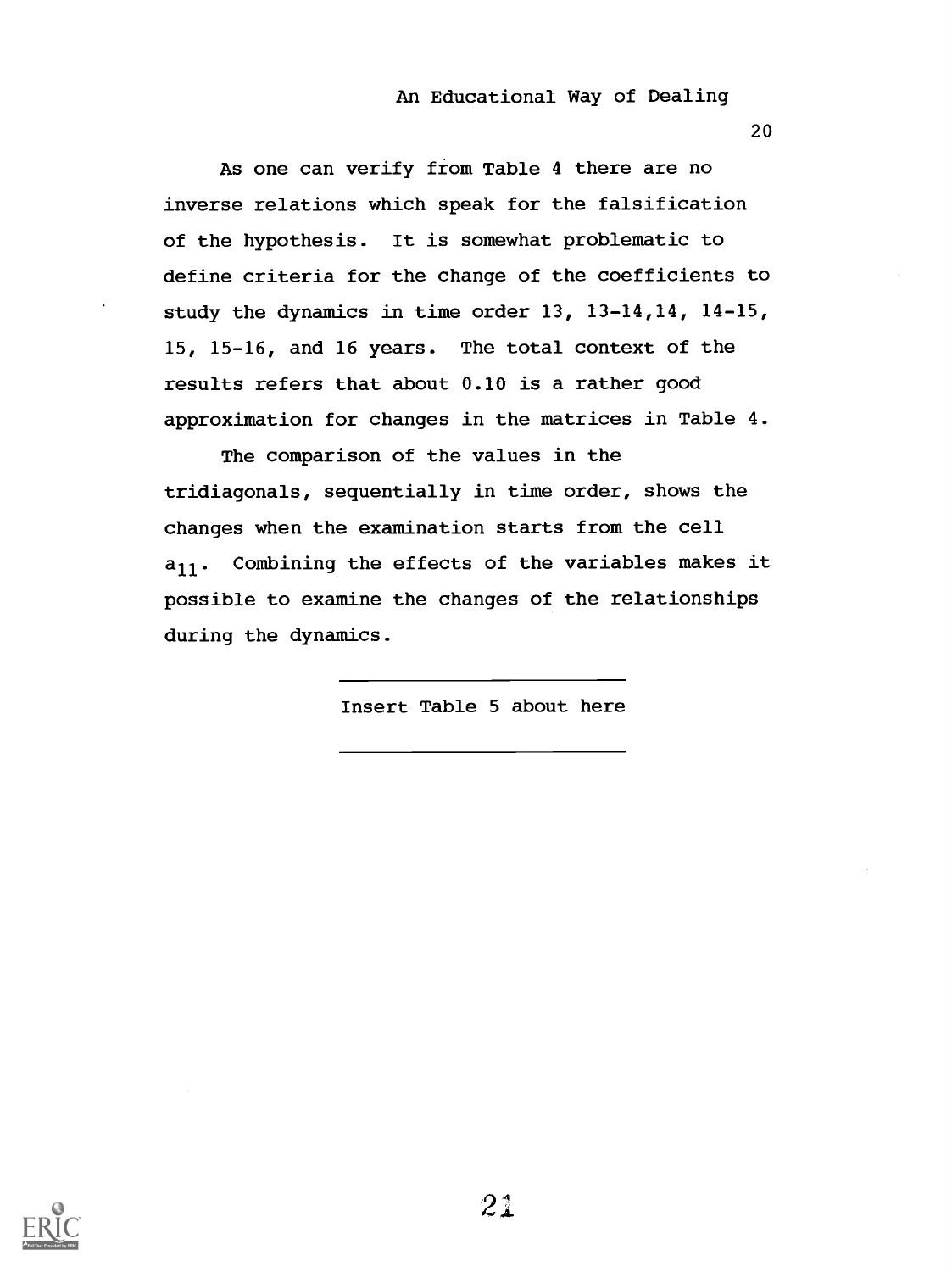| Table 5                                       |              |              |                   |              |                |              |
|-----------------------------------------------|--------------|--------------|-------------------|--------------|----------------|--------------|
| Changes of Relationships of Variables in Time |              |              |                   |              |                |              |
| Order                                         |              |              |                   |              |                |              |
| Relationship                                  |              |              | Age               |              |                |              |
| 13                                            | $13 - 14$ 14 |              | 14-15 15 15-16 16 |              |                |              |
| Dogmatism, Tolerance m                        | $\mathbf{m}$ | $\mathbf{m}$ | $\mathbf{m}$      | d            | d              | m            |
| Tolerance, Dogmatism m                        | $\mathbf{m}$ | $\mathbf{m}$ | đ                 | đ            | $\mathfrak{m}$ | $\mathbf{m}$ |
| Tunneling,Mot to Novm                         | m            | m            | d                 | d            |                |              |
| Mot to Nov, Tunneling                         |              |              | m                 | đ            | đ              | đ            |
| Mot to Nov,Creat Min m                        | d            | m            | m                 | m            | m              | d            |
| Creat Min, Mot to Nov m                       | $\mathbf{m}$ | m            | d                 | $\mathbf{m}$ | W              | W            |
| Tunneling, Creat Min m                        |              | m            | i                 |              |                |              |
| Creat Min, Tunneling                          | m            |              |                   | m            | m              | m            |
| Note. m = maintain relationship; d = decrease |              |              |                   |              |                |              |
| relationship; i = increase relationship       |              |              |                   |              |                |              |

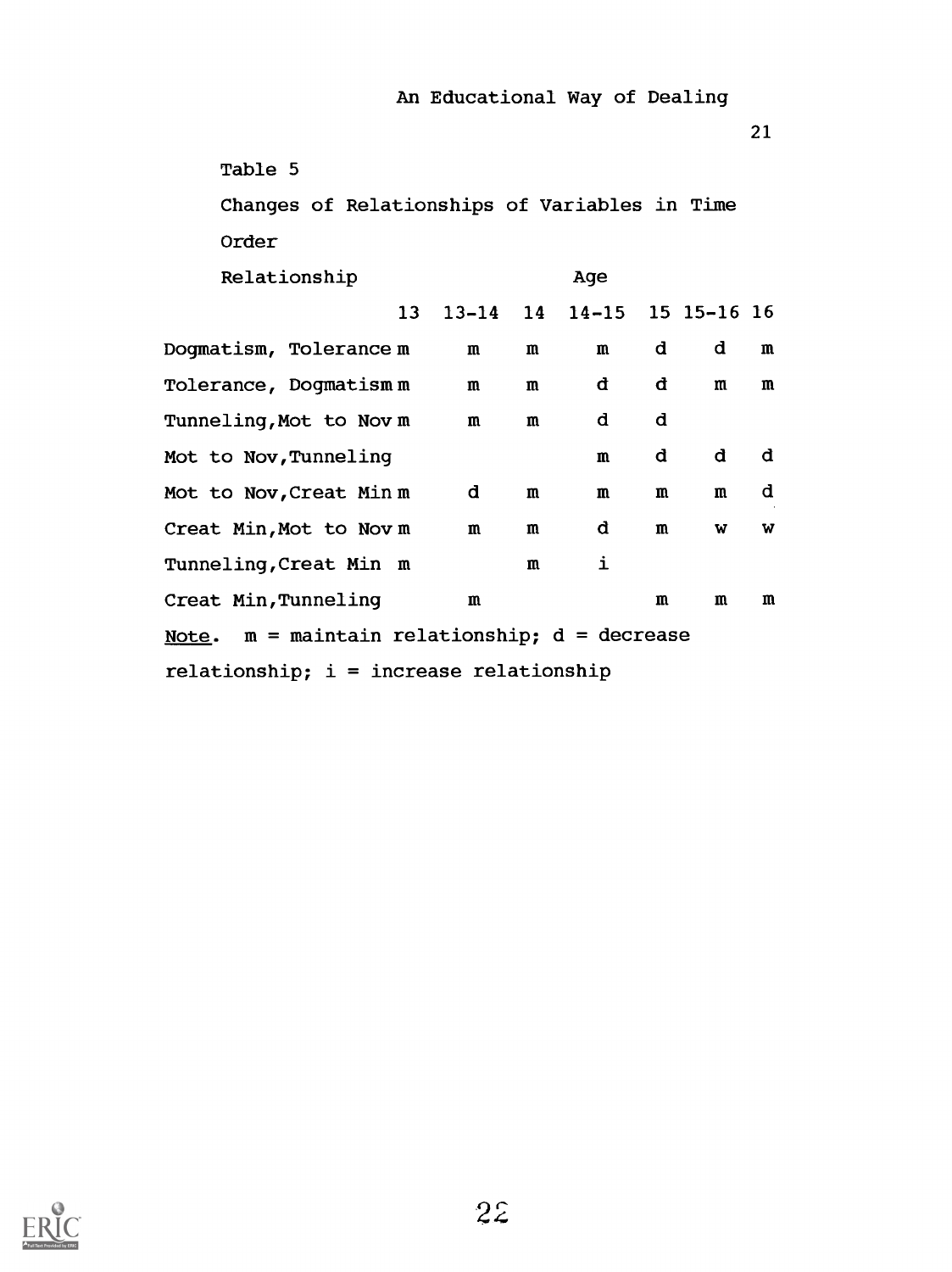22

Table 5 indicates the question is about the changes in the stable and stabilizing relationships between the variables. It means dynamism without oscillations and fluctuations in its initial state. That is a matter that is to be kept in mind when the conclusions are drawn.

## Discussion

At first, the hypothesis falsifies because the original relationships between the variables are positive and the changes between the variables do not follow up the assumed order.

The second matter is there is no clear dependent variable but the variables function alone and in combination that verifies from the leaving relationships in the rows of Table 5.

In 13 years of age dogmatism and tolerance maintain mutual variation that implies tunneling. The tunneling maintains both the motivation to novelties and the production of creative mindies. The motivation to novelties maintains the production of creative mindies and vice versa. The variation in the entity of the variables takes place in the same pace.

In transition from 13 to 14 years the tunneling

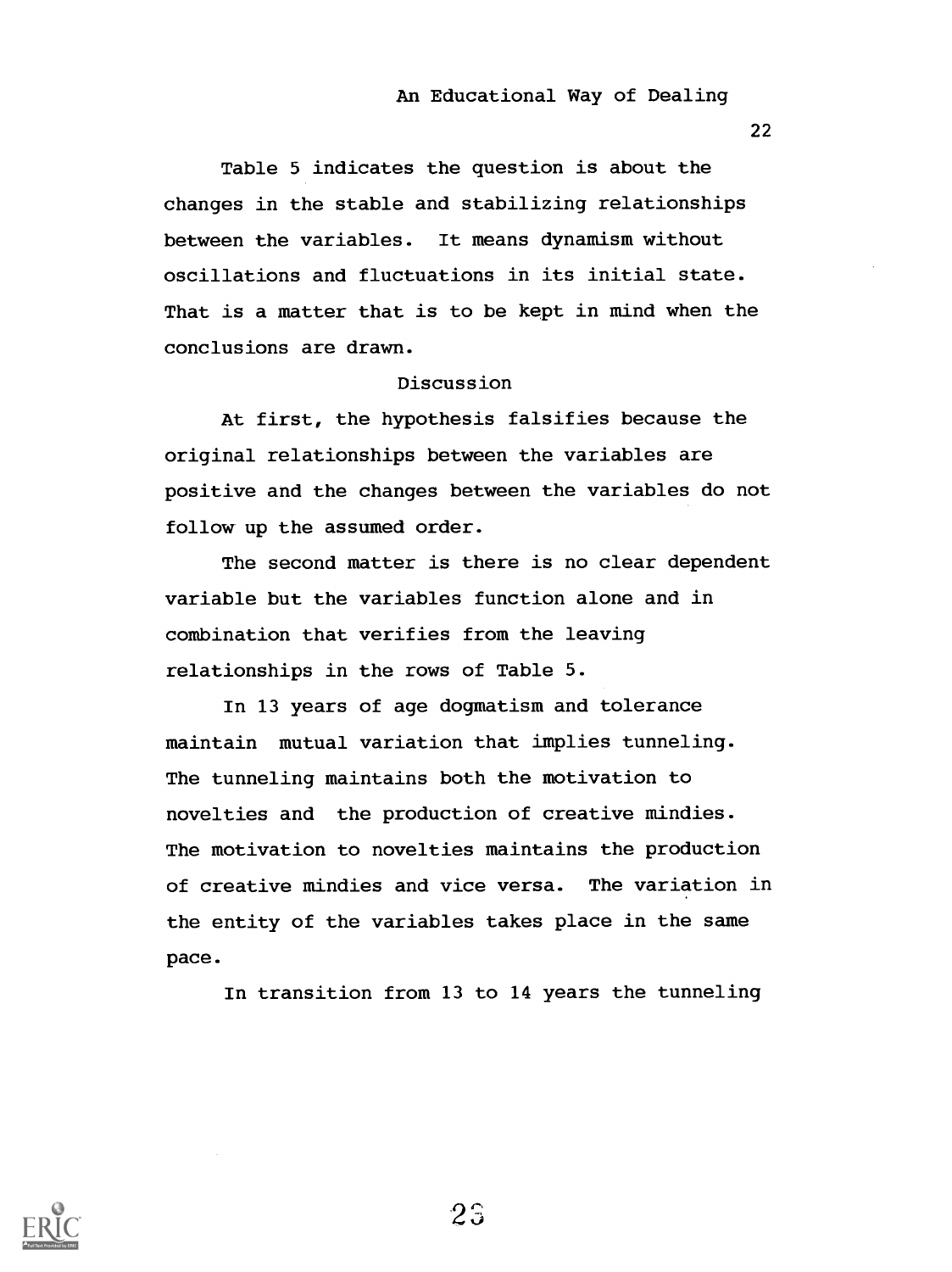23

continues but instead of the tunneling the crucial variable is the production of creative mindies that maintains both the tunneling and the motivation to novelties. In addition, the tunneling maintains the motivation to novelties. However, the motivation to novelties decreases the production of creative mindies.

During the year 14 the tunneling is the main variable and it maintains both the production of creative mindies and the motivation to novelties that maintains the production of creative mindies. Thus the production of creative mindies returns to the former state and maintains the motivation to novelties.

In transition from 14 to 15 years the tunneling begins to open because tolerance decreases dogmatism that maintains tolerance. The opening tunneling forms a feedback loop with the motivation to novelties and decreases the motivation to novelties. The decreasing motivation to novelties maintains the opening tunneling. The loop maintains the production of creative mindies through the decreasing motivation but increases the production of creative mindies through the opening tunneling. The maintenance further decreases motivation to novelties.

In the year 15 the tunneling opens because the

BEST COPY AVAILABLE



2.4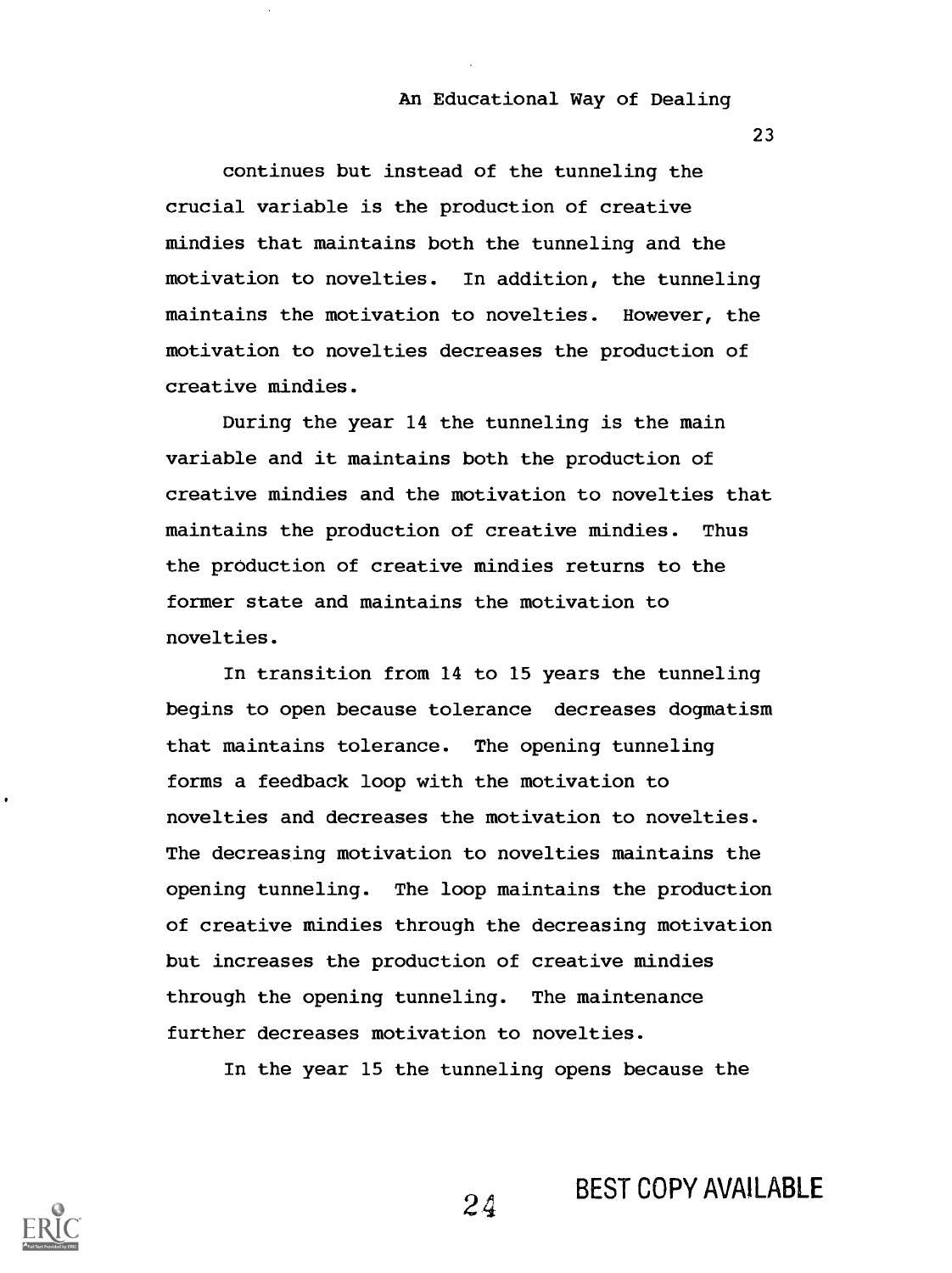24

the decreasing dogmatism depresses tolerance that depresses dogmatism further. The decreasing motivation to novelties further decreases the tunneling that decreases the motivation to novelties that forms a feedback loop with the creative mindies. The decreasing motivation to novelties maintains the production of creative mindies that maintains the decreasing motivation to novelties. The loop decreases further the tunneling through the decreasing motivation but maintains the decreasing tunneling through the production of creative mindies that maintain the decreasing motivation.

In transition from 15 to 16 years the opening of the tunneling continues because the decreasing dogmatism depresses tolerance further that maintains the decreasing dogmatism. The feedback loop is as before but changes take place in it. The decreasing motivation to novelties maintains the production of creative mindies that further decreases motivation to novelties. The loop decreases the tunneling further through the decreasing motivation to novelties but maintains the decreasing tunneling through the production of creative mindies.

In the age of 16 the decrease of the tunneling

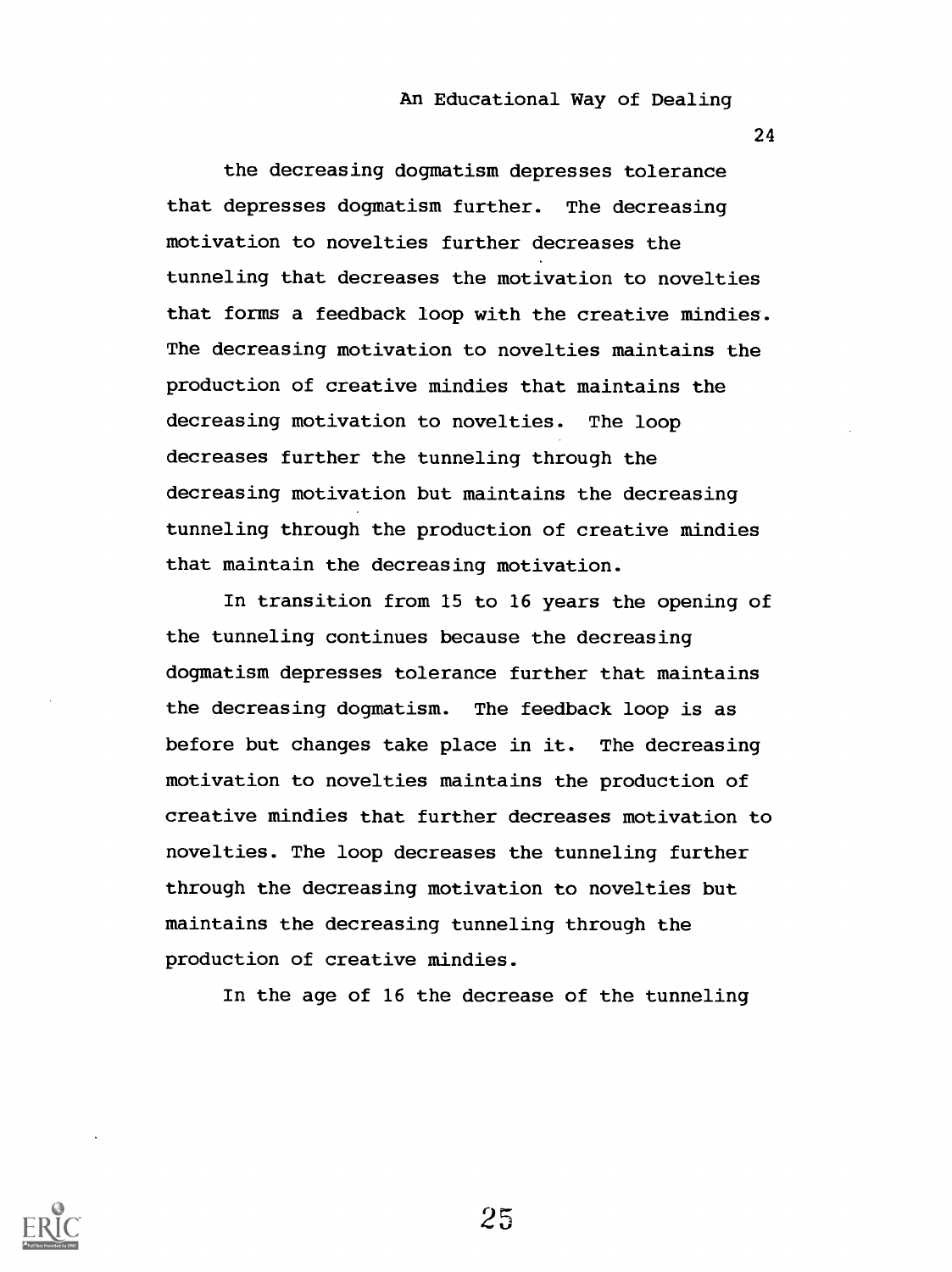25

stops. The feedback loop is between the same variables but the loop changes again. The decreasing motivation depresses the production of creative mindies that decreases the motivation to novelties further. The feedback loop decreases the tunneling further through the decreasing motivation to novelties but maintains the decreasing tunneling through the decrease of creative mindies. What kind of dynamism includes in the process?

The relationships of the process need terminological replacements because the events of dynamism come better in sight in that way. Putting equality signs between the terms (a) decrease and deviation strengthening (b) increase and restore to, and (c) maintain and stabilize makes it possible to follow up the dynamism.

In 13 years of age dogmatism and tolerance stabilize each other that implies the tunneling. The tunneling stabilizes both the motivation to novelties and the production of creative mindies. The motivation to novelties stabilizes the production of creative mindies that stabilizes the motivation to novelties.

In transition from 13 to 14 the stabilization of tunneling continues but the main variable is the



2.6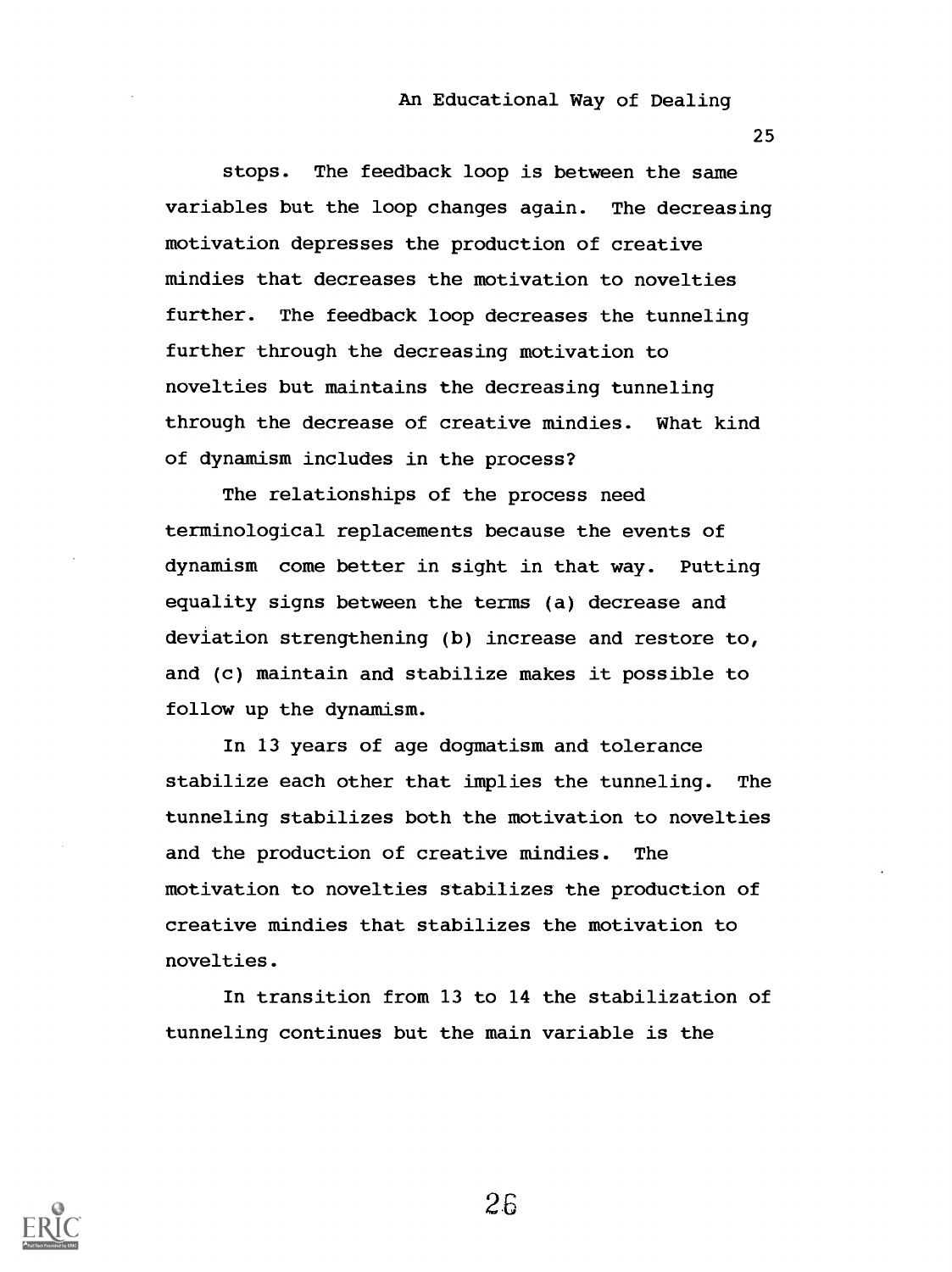26

production of creative mindies that stabilizes both the tunneling and the motivation to novelties. The tunneling stabilizes the motivation to novelties. However, the motivation to novelties strengthens deviation of the production of creative mindies.

In the age of 14 the tunneling is the main variable and it stabilizes both the production of creative mindies and the motivation to novelties that stabilizes the production of creative mindies. The creative mindies restore to the former state and stabilize the motivation to novelties.

In movement from 14 to 15 years the tunneling begins to open because tolerance strengthens deviation of dogmatism that stabilizes tolerance. The opening tunneling forms a feedback loop with the motivation to novelties and strengthens deviation of the motivation to novelties. The strengthening deviation of the motivation to novelties stabilizes the opening tunneling. The feedback loop stabilizes the production of creative mindies through the strengthening deviation of the motivation to novelties but restores the production of creative mindies through the opening tunneling. The stabilization of the creative mindies strengthens deviation of the motivation to novelties.

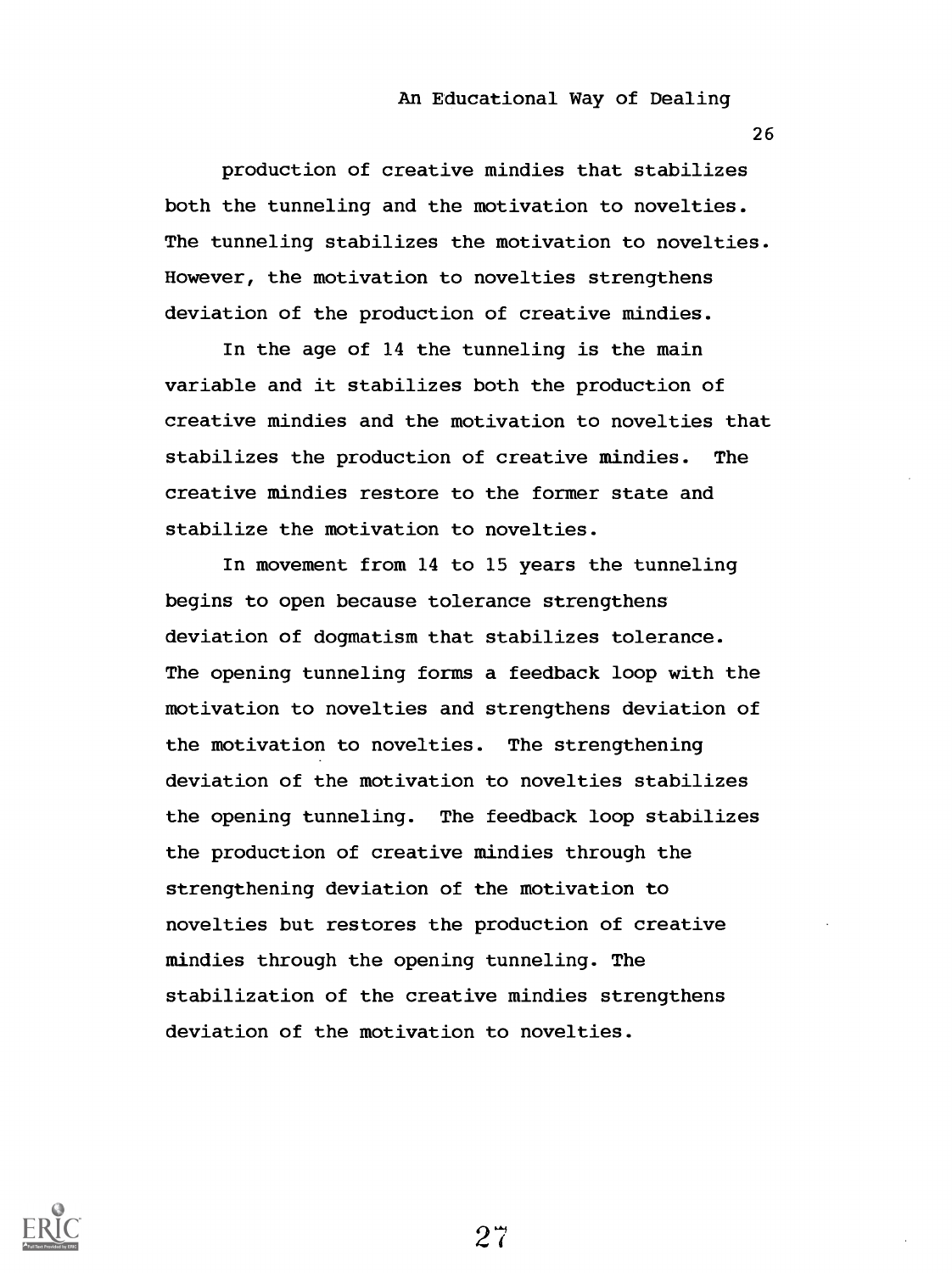27

In the age 15 the tunneling opens because the strengthening deviation of dogmatism from tolerance strengthens and tolerance strengthens the deviation of dogmatism. The strengthening deviation of the motivation to novelties strengthens the opening of tunneling that strengthens deviation of the motivation to novelties. The motivation to novelties forms a feedback loop with the creative mindies. The strengthening deviation of the motivation to novelties stabilizes the production of creative mindies that stabilizes the strengthening deviation of the motivation to novelties. The feedback loop strengthens the openness of the tunneling through the strengthening deviation of the motivation to novelties but stabilizes the openness of the tunneling through the production of creative mindies that stabilizes the strengthening deviation of the motivation to novelties.

In transition from 15 to 16 years the opening of the tunneling continues because the strengthening deviation of dogmatism strengthens deviation of tolerance that stabilizes the strengthening deviation of dogmatism. The feedback loop is as before but a change takes place in it. The strengthening deviation of the motivation to novelties stabilizes the production

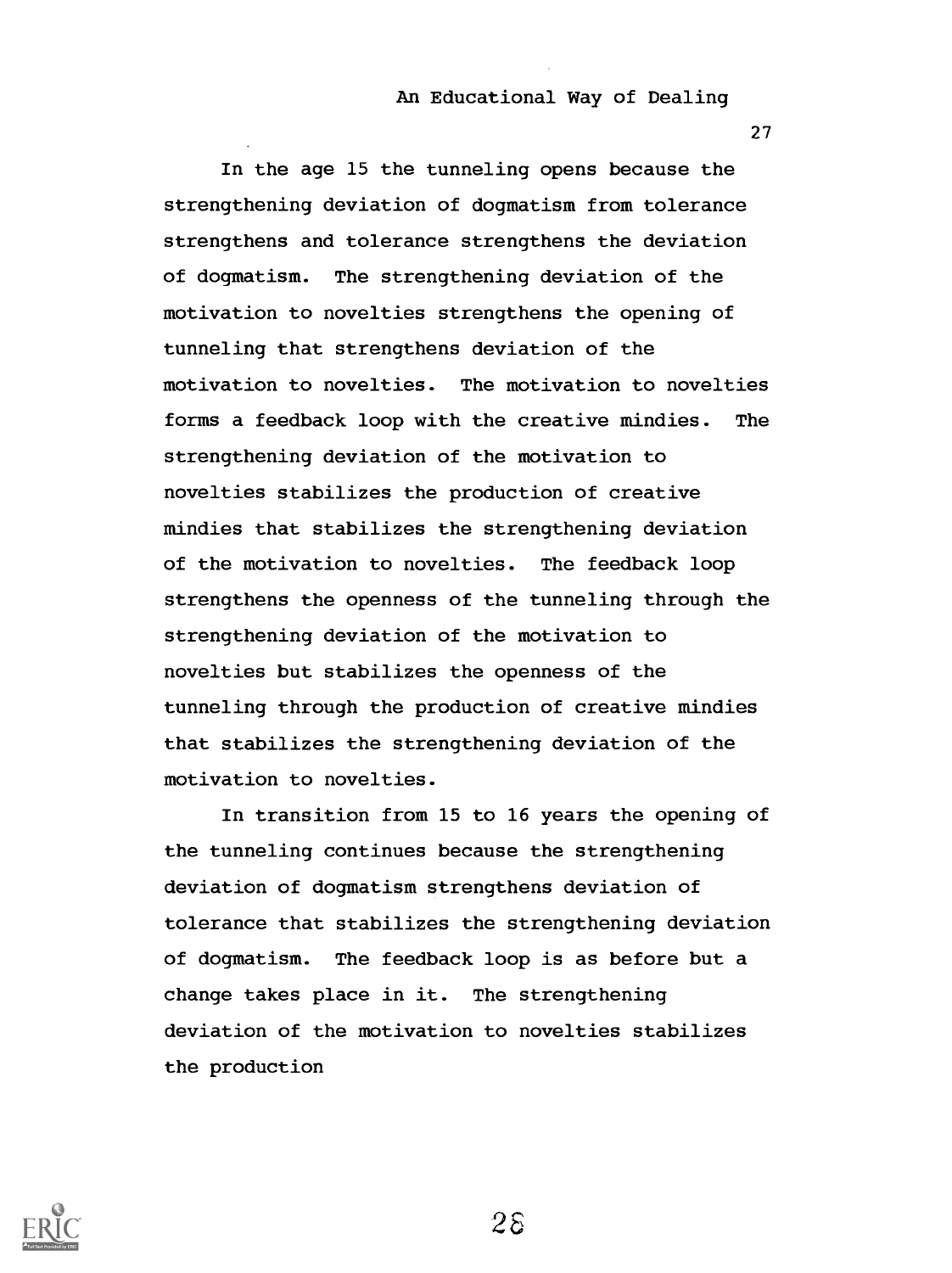28

of creative mindies that strengthens the strengthening deviation of the motivation to novelties. The feedback loop opens the tunneling through the strengthening deviation of the motivation to novelties but stabilizes the opening tunneling through the production of creative mindies.

In the age of 16 the opening of the tunneling stops. The feedback loop stays the same but it changes again. The strengthening deviation of the motivation to novelties strengthens deviation of the production of creative mindies that again strengthens deviation of the motivation to novelties. The feedback loop again opens the tunneling through the strengthening deviation of the motivation to novelties but stabilizes the opening tunneling through the strengthening deviation of the creative mindies.

The entire dynamism characterizes in various ways but the total direction is from stabilization to vacillation, from tight to loose, from the strong relationships to the weak relationships, from stable to labile. Theoretically, the matters become more complex because the study indicates some pitfalls in educational theory construction, which probably is the contribution the study gives.



2E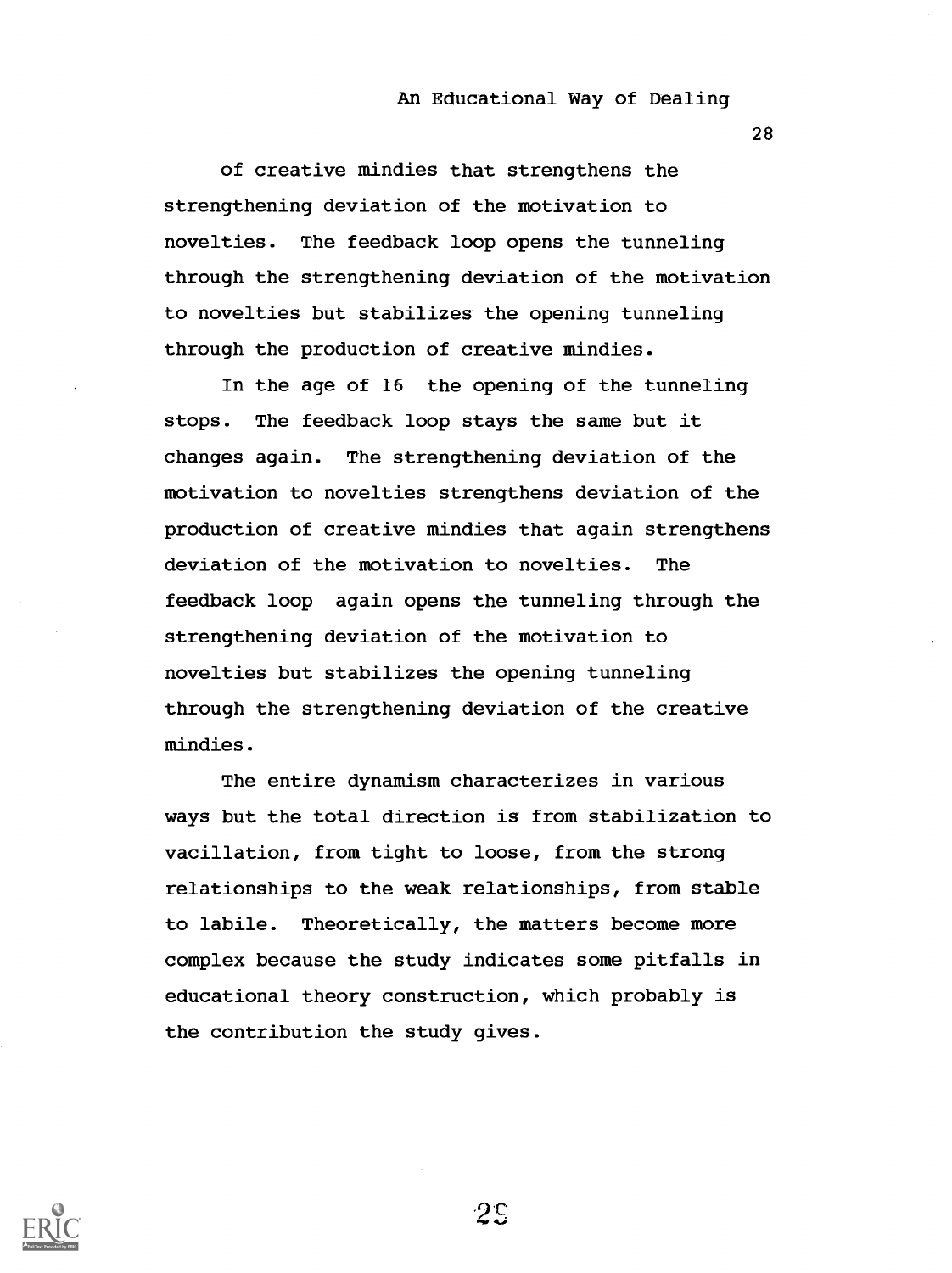29

The first surprise is the design of the study does not hold. The change of the dependent operator shows that a researcher in an educational research cannot be certain what the main operators are or what kind of groupings the operators form in dynamics. It means paying attention to the possible directions the operators can have. Naturally, the existence of noncausal dynamics cannot be excluded that purposes fluctuating dynamism where the functions of the operators change in time. In educational theory construction it is likely that the number of degrees of freedom in hypotheses is to be great because serendipity is connected with the study of educational objects. The above means an educational theory is good to include maximum number of possibilities of operators and concepts, although some of the possibilities realize. The advantage of a flexible theory is it includes potentiality that makes it probable to continue the construction in differing conditions.

Second, the initial conditions in dynamic educational theory construction have to be cleared up because otherwise the inner organization of a theory does not adapt to real conditions and situations. This



3C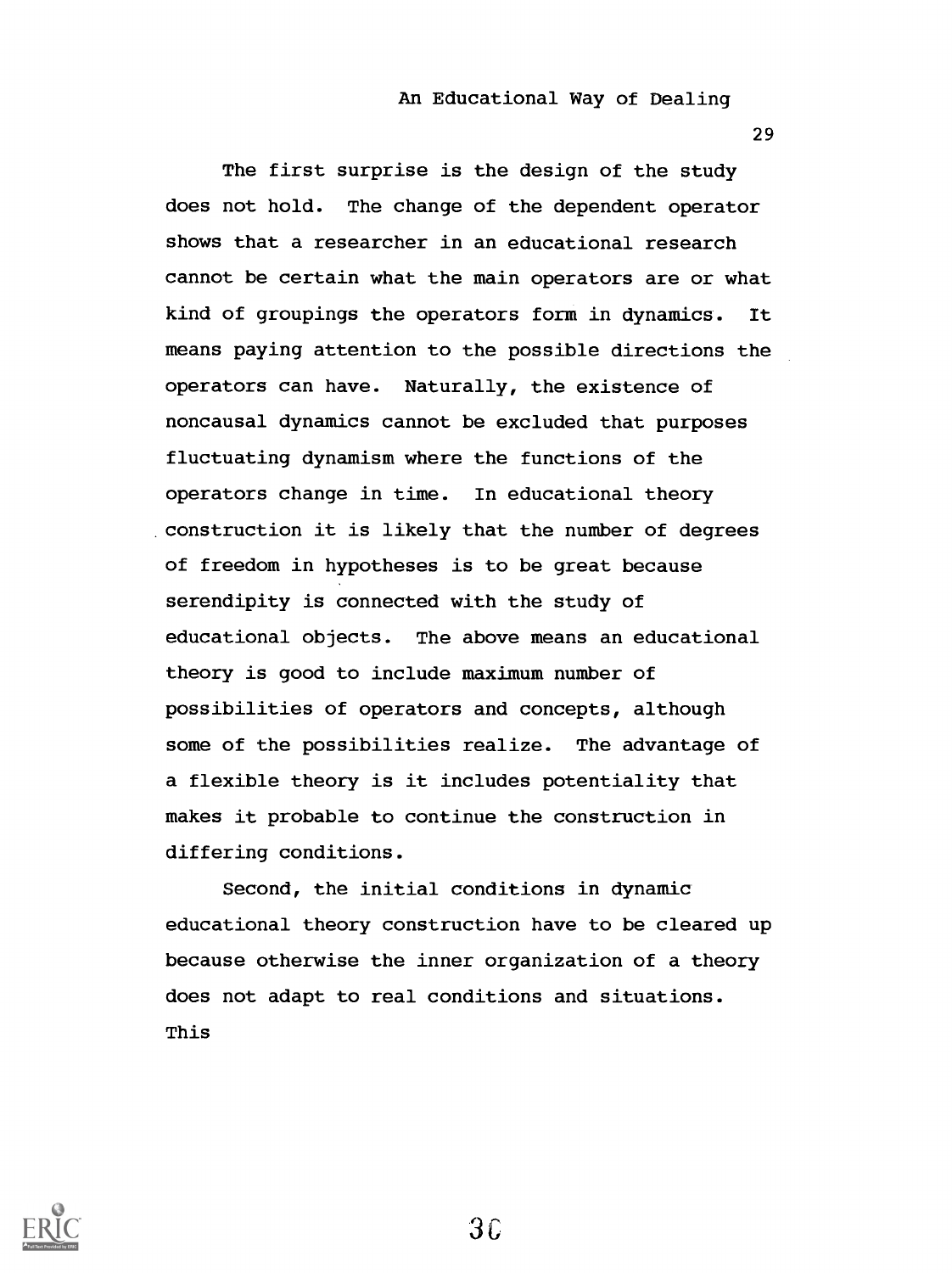implies a theory for the sake of the theory and the normative aspect of an educational dynamic theory remains unfilled.

The third angle that the study shows, a dynamic educational theory construction is to take into account of contradictive effects which are quite usual in behavior for example A and-A does not hold, necessarily. A human being can be joy and sad, simultaneously. It is a relevant objective to attempt to construct consistent educational theories but controversies and inconsistencies include in human behavior. So why try to exclude them in theory construction?

To fulfill the normative aspect of education I describe the probable behavior that the study indicates and try to associate with it educational behavior which may be useful in real situations. Naturally, interaction between behavioral outcomes and educational behavior is not of general application but in the boundary conditions set by the study.

In 13 years of age the tunneling of mind is the pace maker for other operators and dynamic returns to constant. The phenotypical behavior probably is recurring in nature because of the stabilization. The same kind of behavior repeates from day to day.



31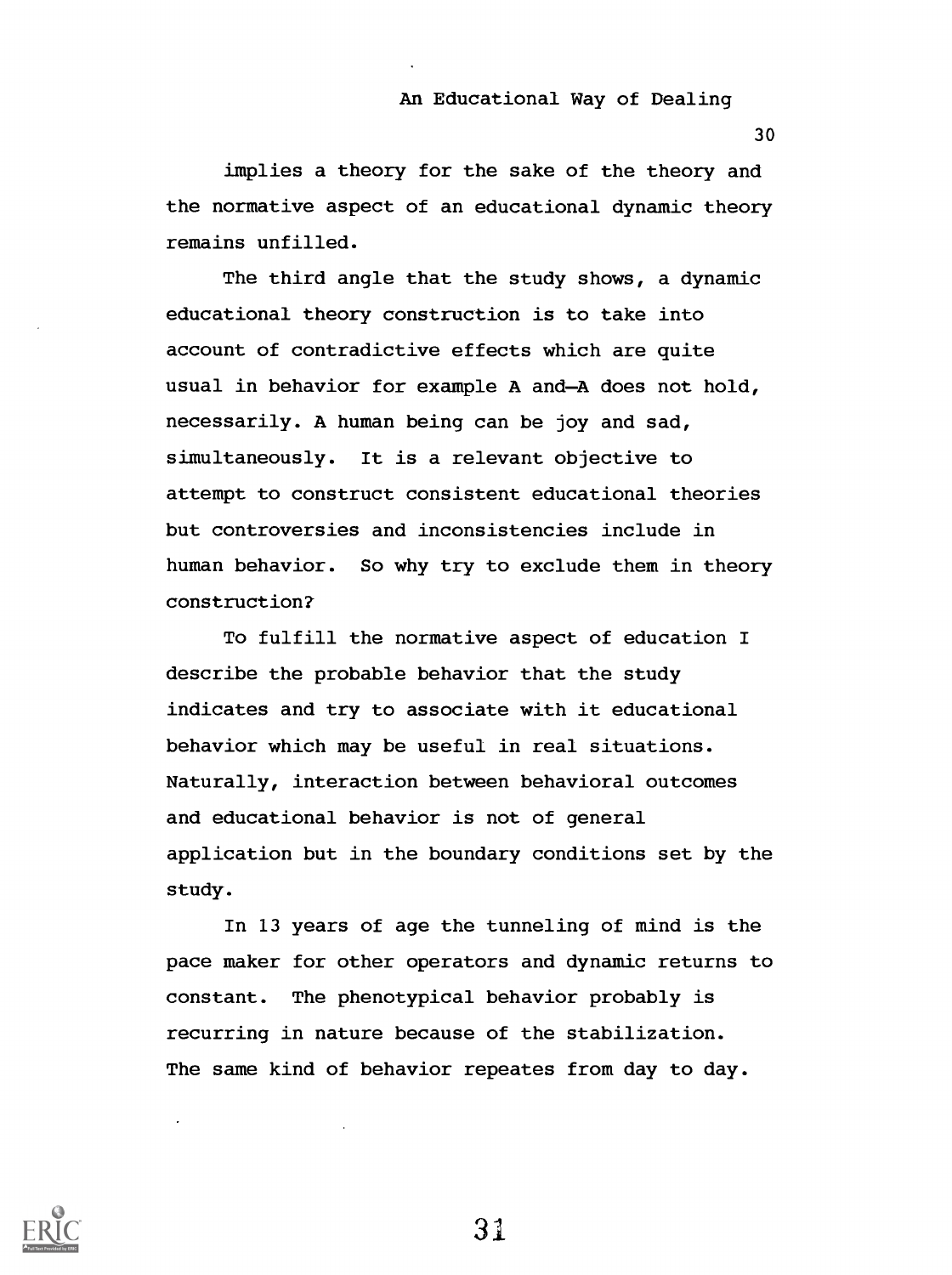31

Thus educational behavior transformation is to concentrate on tunneling that has to be decreased. One of the ways to diminish tunneling is to offer unconventional solutions to problems, to give three to four solutions, for example the weather report. An instructer can offer an as if-situation. Pupils are asked for to write three reports done by three humans in three different occupations, physicist, fortuneteller, and biologist.

In 13 to 14 years the production of creative mindies synchronizes dynamism and it oscillates somewhat. The totality of dynamism does not change drastically. It is likely that open behavior continues along the same trace as before. So offering new experiences and paying attention to productive behavior may promote the production of creative mindies. For example, the tasks of inventing new uses for tools such as a fork, what a human can do with fork, may increase new angles and give pondering. Experimenting with a fork is not out of question, too.

In 14 years old there is a recovery back to the initial situation. The manifest behavior does not include changes compared with earlier behavior. Thus for the sake of preservation of dynamism an instructer

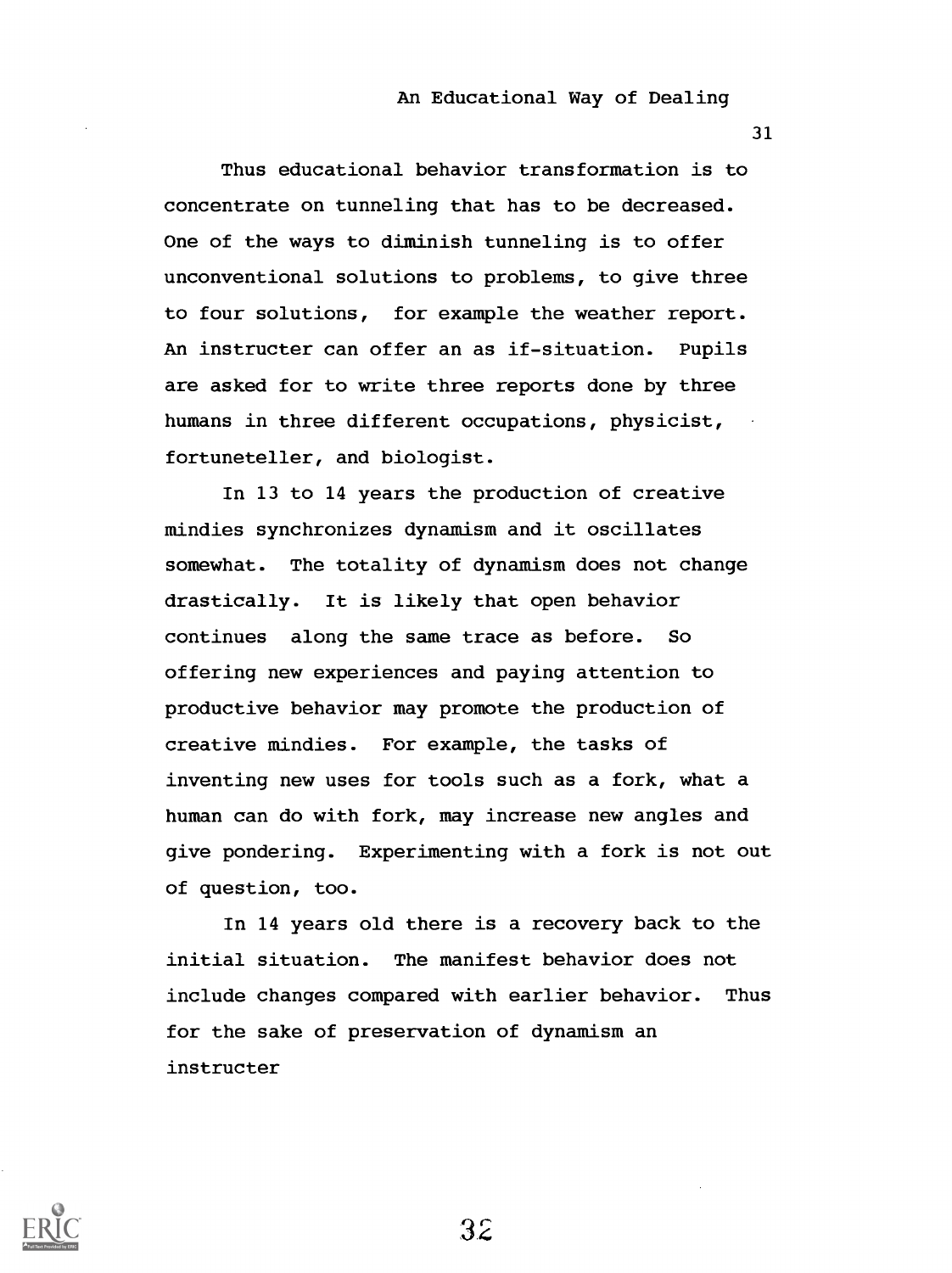32

can combine the methodical behaviors above. Essential is the solutions include new unexpected aspects.

In between 14 and 15 years the real problem is the eccentric loop between the motivation to novelties and the opening tunneling. The reason is, the loop stabilizes the creative mindies that increases oscillation in the motivation to novelties. The probable alternative of phenotypical behavior is transition into the position of an observer because of the fluctuating motivation. So it is reasonable to tackle motivation and try to damp its oscillation by offering experiences from new phenomena. The sciences are in a crucial position because they give possibilities for personal involvement of phenomena. For example, thermodynamic experiments imply homeostatic events in human body.

In 15 years of age the motivation to novelties continues to oscillate which the stabilization of creative mindies promotes. Thus the probable behavioral alternative is to withdraw from situations that demand new adaptive action. Thus the motivation to novelties needs special attention. Evidently, experiences of success are needed through tasks which are not too



 $3\degree$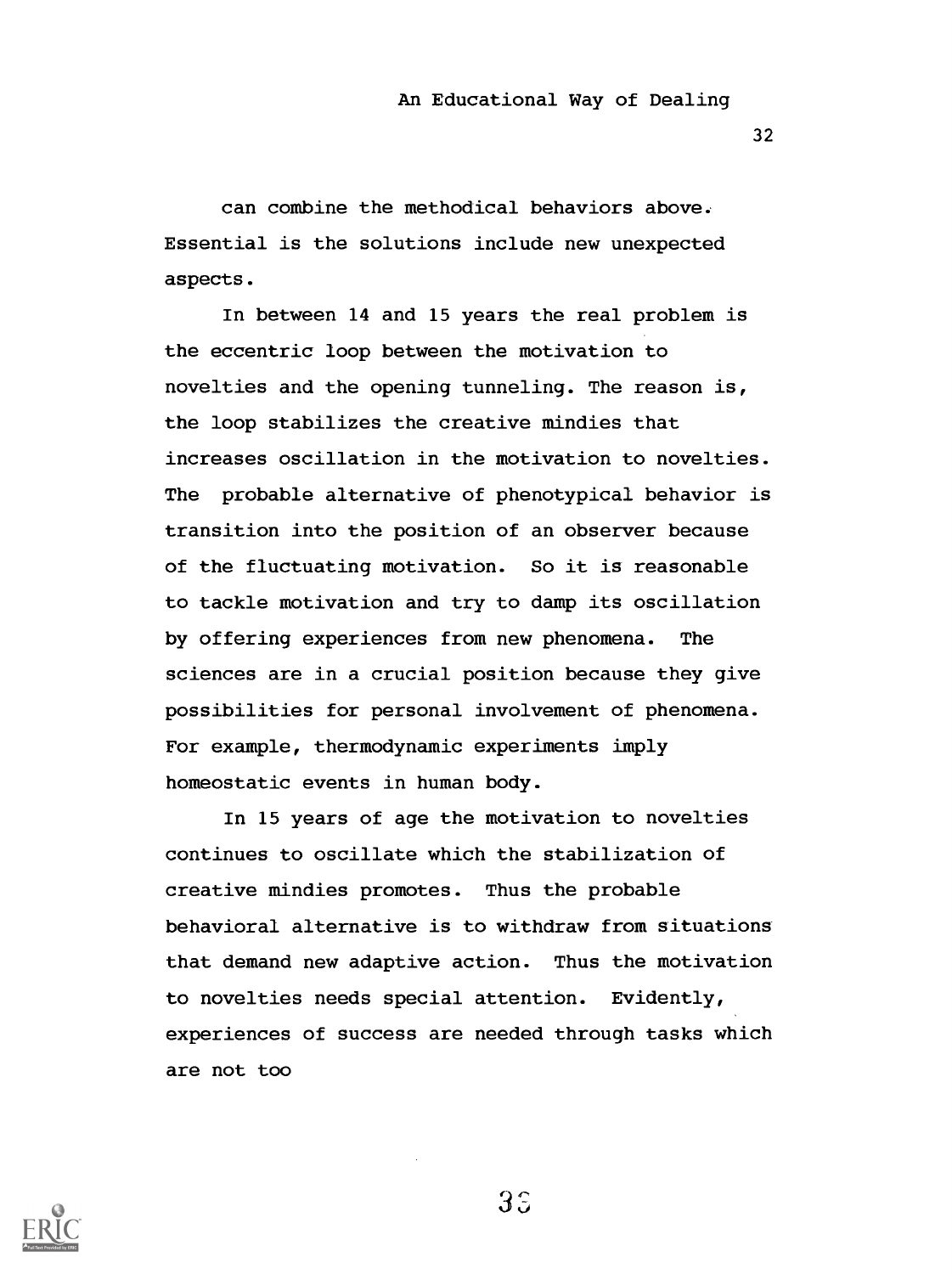33

difficult and produce pleasure. Thus the need is for practical exercises where pupils are got to involve in instructional situations. One of the ways is to put the pupils to list information they need for clearing from the examination and adapt the tasks accordingly.

From 15 to 16 years the eccentric loop is between the creative mindies and the motivation to novelties. The effects of the loop become a one way matter with the opening tunneling. The alternative is not far that getting disgusted with learning is salient feature of behavior. The fluctuating motivation to novelties further has a central position because it stabilizes the creative mindies as before. Thus small steps of success may be a proper mean to damp the fluctuation. It means giving up the strict instructional aspects and applying the subject matters to the performance level of the pupils. The increasing order of difficulty in the longer time span may be profitable. Rationing and organizing the quantity of information begins to play a role in this context. That is not learned in teacher education institutes where the human limitations in information intake, be it emotional or not, is not taken into account. The tasks at hand are to be shortened and the order of performing them

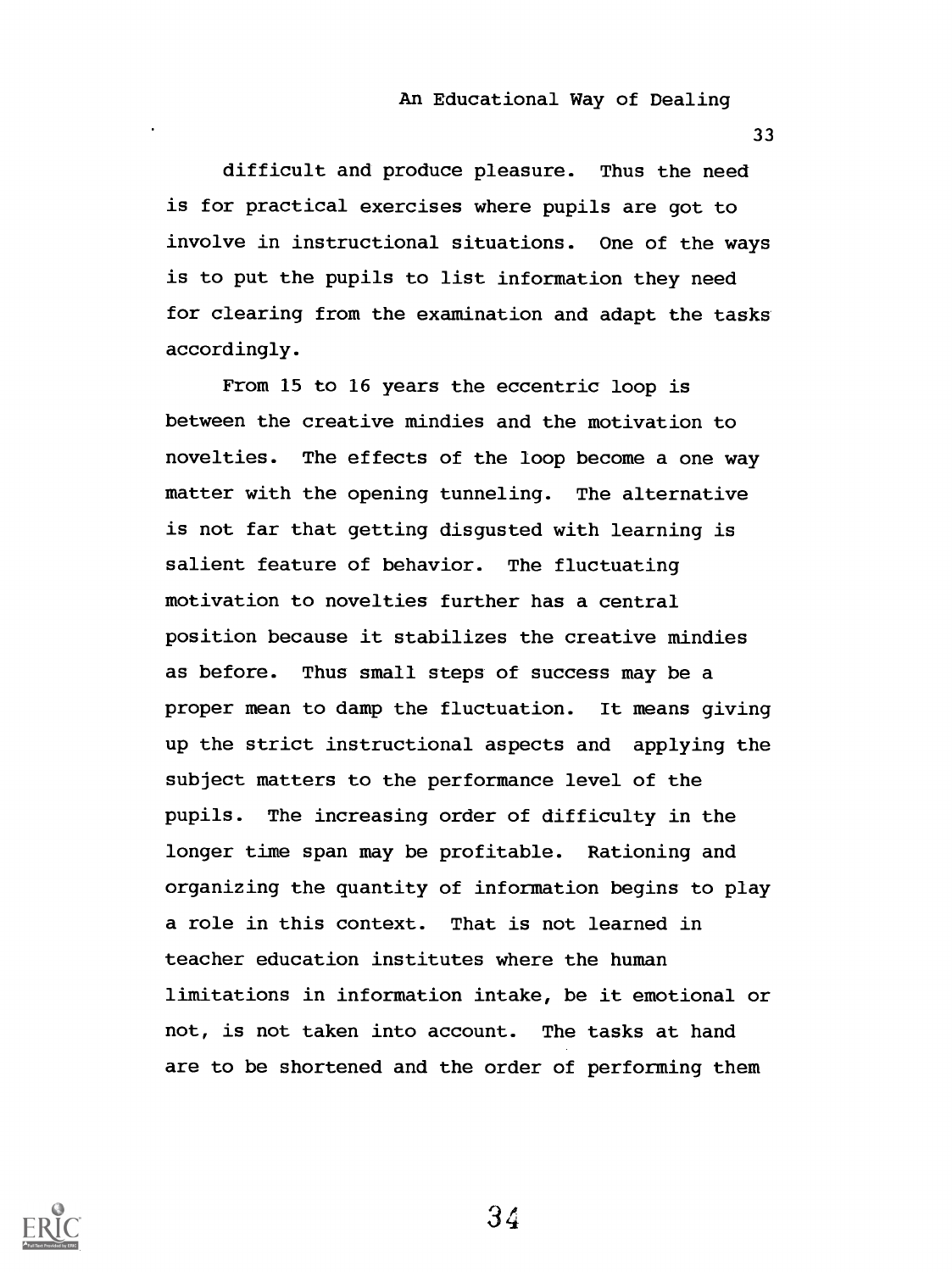34

determined. For example in languages it is adequate to read words in groups of 3-5 keeping intervals. In the same way it is relevant to read the paragraph under study through cursorily but to translate the whole sentences.

In 16 years of age the entire dynamic of the operators oscillates, except the stabilization of the open tunneling from oscillating creative mindies. Evidently, the salient alternative of open behavior is indecision from differing goals for example changing the occupational choices every little while. Rationing and organizing of information emphasizes more because small stimuli do not overload the information processing and through it the labile state is avoided. The usual error when young persons are in an unstable condition is to overload and try to teach the entity of a subject matter at a time. That is why it is essential to acquire a complexioned of rationing and organizing in reality because it is one of those matters that is not adopted in theory. The rationing is to be grafted into dynamic educational theory construction that lacks of it. For example, the organizing of a calculation in clear phases is more efficient than producing mathematical coils, sequentially. Of course, planning of lessons is

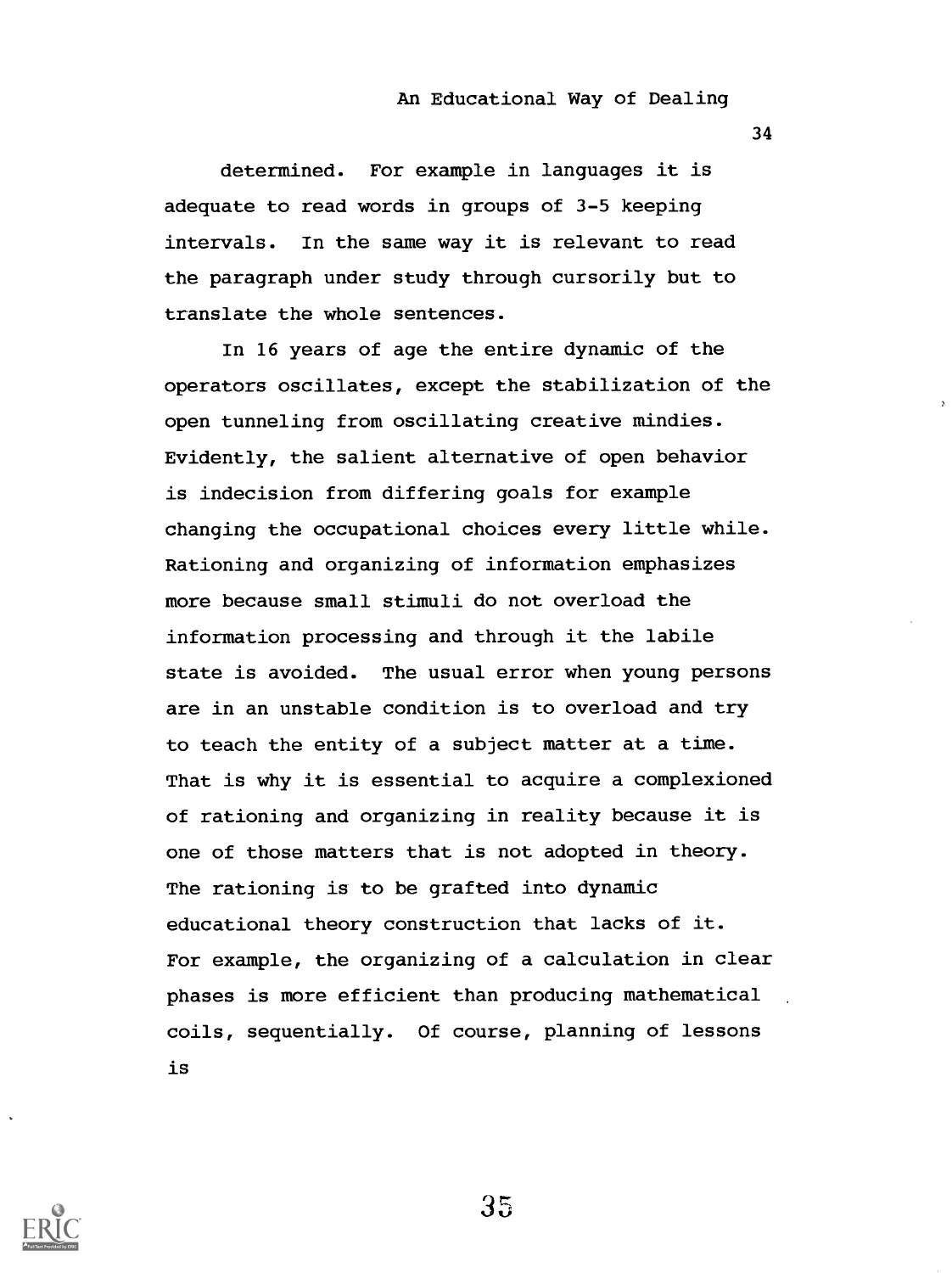35

relevant but when a teacher is in real situations then there emerge surprises such as spontaneous disturbances but the teacher has take care of the confronting situations. In unexpected situations the planning of lessons has not much of use and the rigid involvement into a certain instructional model taught in the teacher education institutes becomes a burden. Thus the growth of young persons includes surprises and managing with the surprises is one the aims of education, not the strict modeling which tries to subordinate reality. Furthermore, the growth of such information wherefrom other information can be deduced is not so rapid as it is made persons believe. Thus instruction of information axioms is not a bad aim in teacher education because it makes educational behavior more economic, less hasty, and gives certainty of choices in didactical situations; the qualities which arouse trust in young persons.

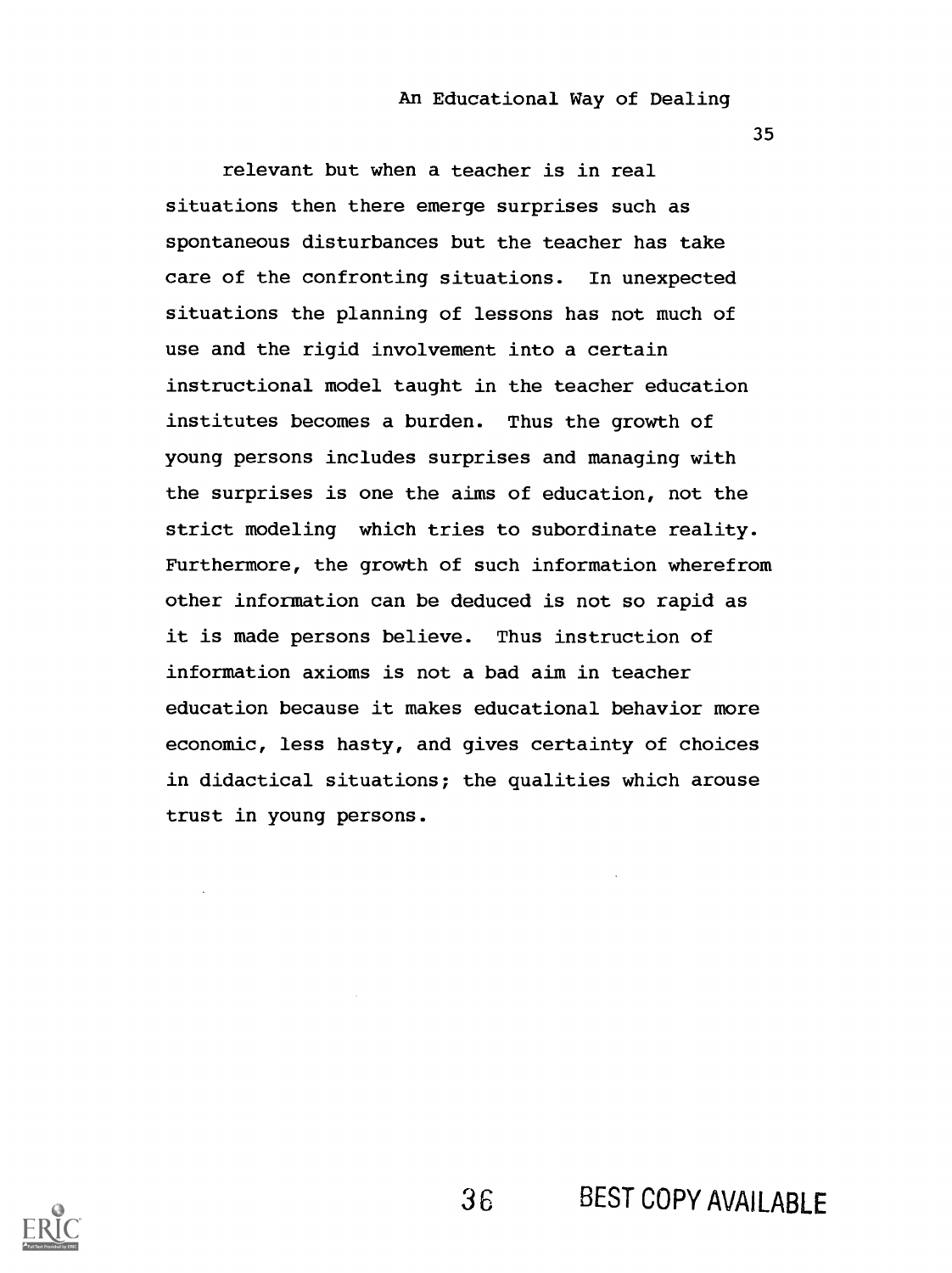36

#### References

- Adorno, T. W., & Frencel-Brunswik, E., & Levinson, D. J., & Sanford, R. N. (1950). The authoritarian personality. New York: Harper & Row Publishers.
- Allport, G. W. (1954). The nature of prejudice. Reading, Massachusetts, MA: Addison-Wesley Publishing Company.
- Kirscht, J. P., & Dillehay, R. C. (1967). The dimensions of authoritarianism: A review of research and theory. Lexington: University of Kentucky Press.
- Laasonen, R. J. (1991). Modeling system operators affecting the information organizer of an individual. (Research Bulletin No. 77). Helsinki: University of Helsinki, Department of Education.
- Laasonen, R. J. (1993). A representation of self. Unpublished manuscript.
- Rokeach, M. (1960). The open and closed mind: Investigations into the nature of belief systems and personality systems. New York: Basic Books
- Rokeach, M. (1970). Beliefs,attitudes, and values. San Francisco: Jossey-Bass Inc., Publishers.